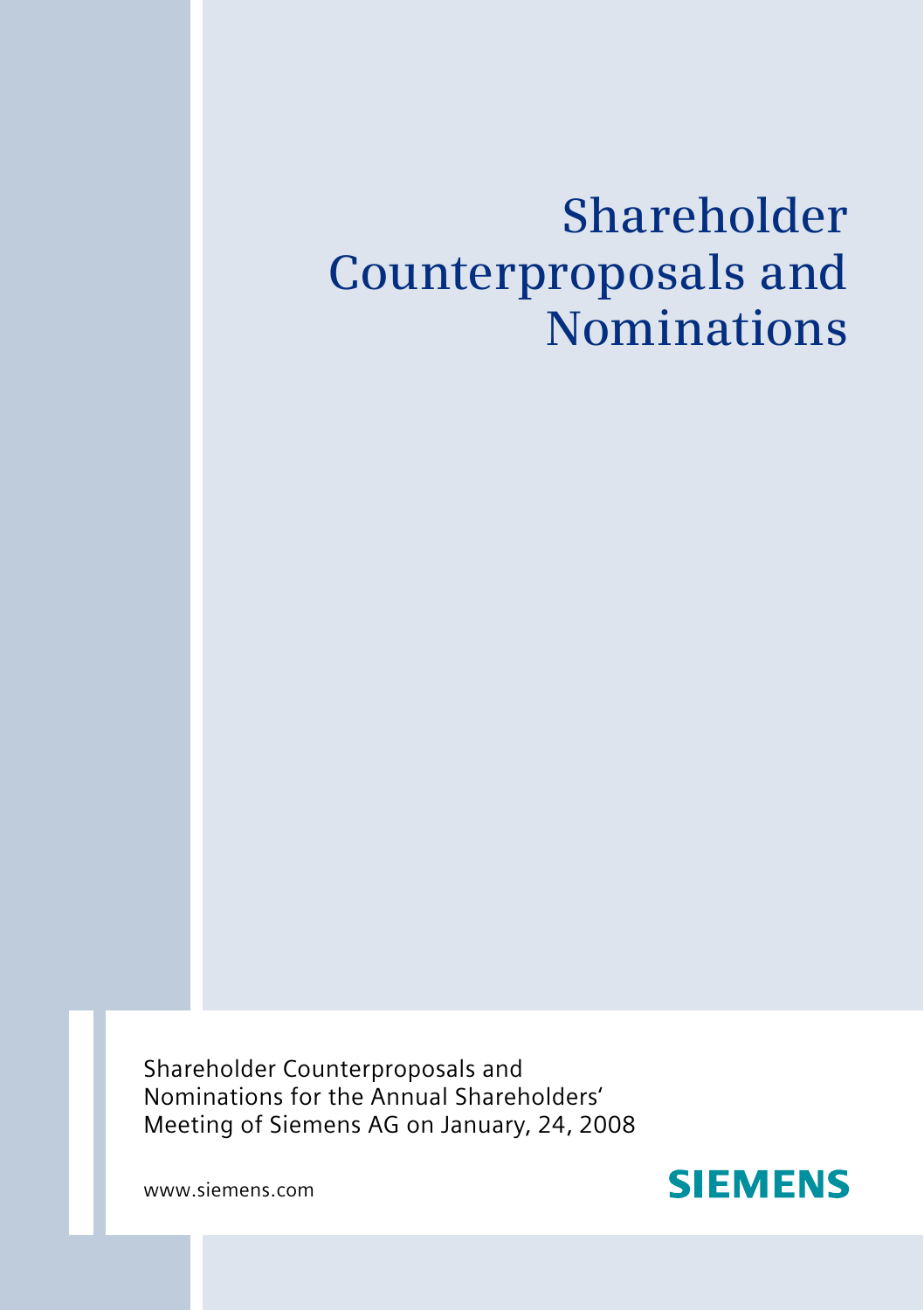Below you find all shareholder proposals concerning items on the Agenda of the Annual Shareholders' Meeting 2008 which are required to be disclosed. In each case, the shareholder proposals and their supporting statements represent the views of the shareholders submitting them. Proposals including statements of facts were also posted on the Internet unchanged and unchecked by us to the extent that they are required to be disclosed.

**If you wish to vote in favor of one or more shareholder proposals** (counterproposals and nominations by shareholders within the meaning of §126 and §127 of the German Stock Corporation Act), mark the appropriate box(es) of the Agenda item(s) concerned in the "Against Board proposal" column. If a shareholder proposal marked by capital letters is to be voted upon which not only rejects the Board proposal but puts forward a resolution differing in content and you wish to support that proposal, please enter in the boxes provided under the heading "Shareholder counterproposals and nominations" on the hard copy voting instruction form or on our Internet Service website the letters with which the relevant proposal is marked below.

If you wish to vote in favor of one or more shareholder proposals marked by capital letters under Agenda item 9, *New elections to the Supervisory Board*, please note that you cannot vote in favor of more than ten (10) nominees to the Supervisory Board. If you vote for more than ten nominees, your vote on that Agenda item will be void in its entirety.

*This version of the shareholder proposals, prepared for the convenience of Englishspeaking readers, is a translation of the German original. For the purposes of interpretation the German text shall be authoritative and final.*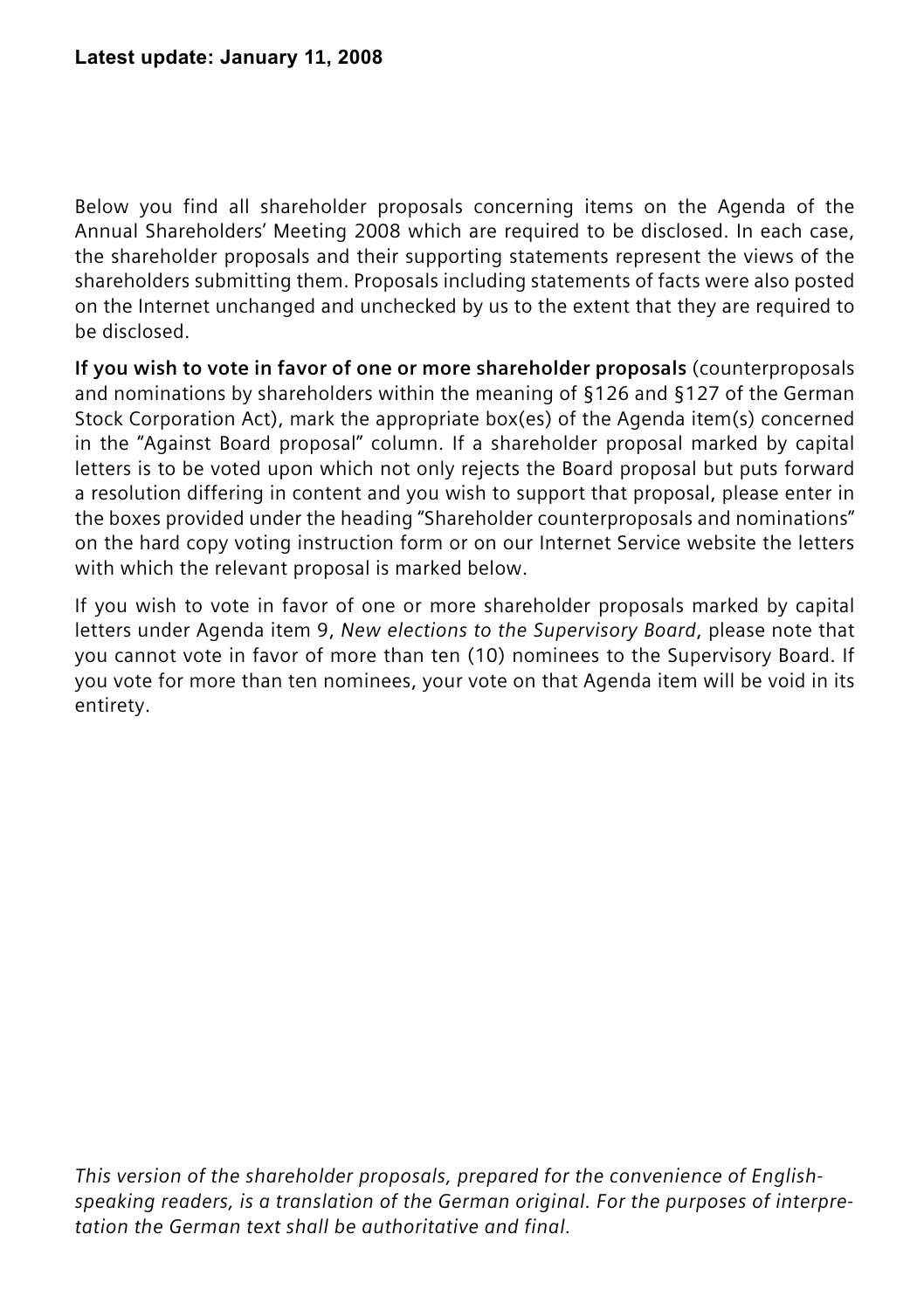### **Kurt A. Heueisen, Manching, has submitted the following shareholder proposals:**

# KURT A. HEUEISEN

LINDACHER STRASSE 27 • 85077 MANCHING

**Siemens Aktiengesellschaft Corporate Finance, Investor Relations (CF IR) Wittelsbacherplatz 2 80333 Munich** 

Manching, 11. December 2007

#### **Counterproposals to be voted on at the Annual Shareholders' Meeting of Siemens AG on January 24, 2008**

#### **Ladies and gentlemen:**

The Notice of Annual Shareholders' Meeting of Siemens AG to be held on January 24, 2008 in Munich proposes under Agenda Item 4 a resolution to ratify the acts of the Managing Board. The relevant passage reads: "The Supervisory Board and the Managing Board propose that ratification of the acts of Prof. Johannes Feldmayer be postponed due to the charges brought against him, and that approval be and is hereby given to the acts of the other members of the Managing Board in fiscal year 2007."

#### **I hereby submit the following counterproposal:**

# With regard to Agenda Item 4, "To ratify the acts of the Managing Board"

Therefore, be it resolved that, in view of the corruption and bribery scandal, the acts of the former members of the Managing Board in fiscal year 2007 are not ratified pending the final factual determination of these allegations.

Agenda Item 5 proposes a resolution to ratify the acts of the Supervisory Board.

The relevant passage reads: "The Supervisory Board and the Managing Board propose that approval be and is hereby given to the acts of the members of the Supervisory Board in fiscal year 2007."

#### **I hereby submit the following counterproposal:**

**B** With regard to Agenda Item 5, "To ratify the acts of the Supervisory Board"

Therefore, be it resolved that, in view of the corruption and bribery scandal, the acts of the former members of the Supervisory Board in fiscal year 2007 are not ratified pending the final factual determination of these allegations.

[…]

I am a shareholder of Siemens AG.

**Sincerely,** 

Kut fluender

TELEFON 08459 - 2269 • FAX 08459 – 3329565 E-MAIL: HEUEISENK@T-ONLINE.DE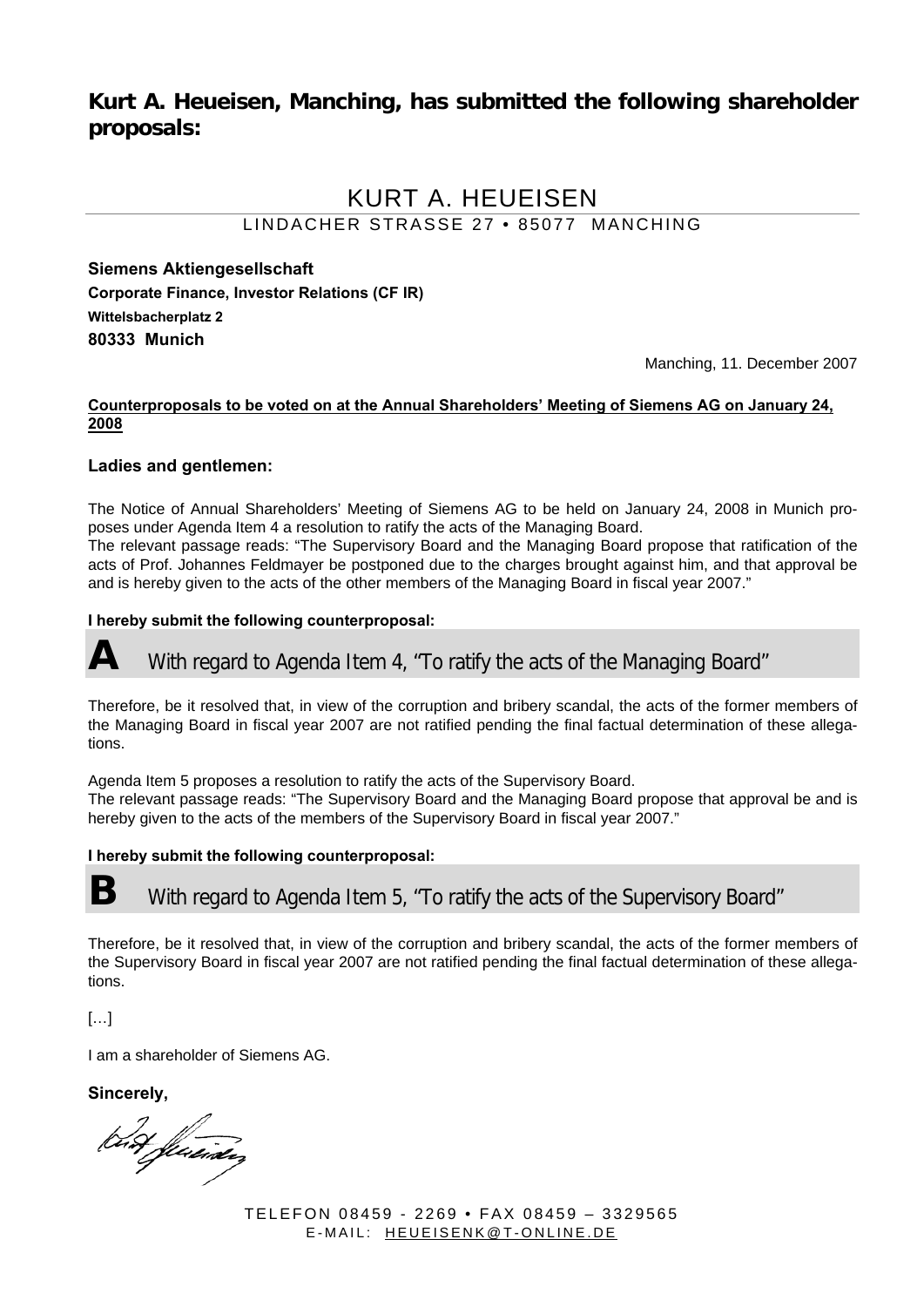## **Dr. Thomas Stinnesbeck, Hümmerich, has submitted the following shareholder proposals:**

*Dr. med. Thomas Stinnesbeck Fockenbachstraße 10 533547 Hümmerich* 

#### **By telefax to: (089) 636-32830**

Siemens Aktiengesellschaft Corporate Finance Treasury Investor Relations (CF T 3) Wittelsbacherplatz 2 80333 Munich

Hümmerich, December 18, 2007

#### **Proposals to be voted on at the Annual Shareholders' Meeting of Siemens AG on January 24, 2007**

Ladies and gentlemen:

At the Annual Shareholders' Meeting of Siemens AG to be held on January 24, 2008, I will present the following proposals and request the shareholders present at the meeting to support my proposals:

1.

Initially I request, with the following supporting statement, that shareholders shall be asked to vote separately on the discharge of Managing Board member Prof. Dr.-Ing. Erich R. Reinhardt.

### **A** With regard to Agenda Item 4, "To ratify the acts of the Managing Board"

#### 2.

In the subsequent vote on the discharge of Managing Board member Prof. Dr.-Ing. Erich R. Reinhardt, I propose that his discharge be refused on the basis of the supporting statement as detailed under Proposal No. 1 above.

#### 3.

In the event that a majority of votes in favor of Proposal No. 1 is not reached, I request that ratification of the acts of the members of the Managing Board be refused on the basis of the supporting statement as detailed under Proposal No. 1 above.

Supporting statement:

 $[...]$ 

Sincerely,

 $\diagdown\bigwedge$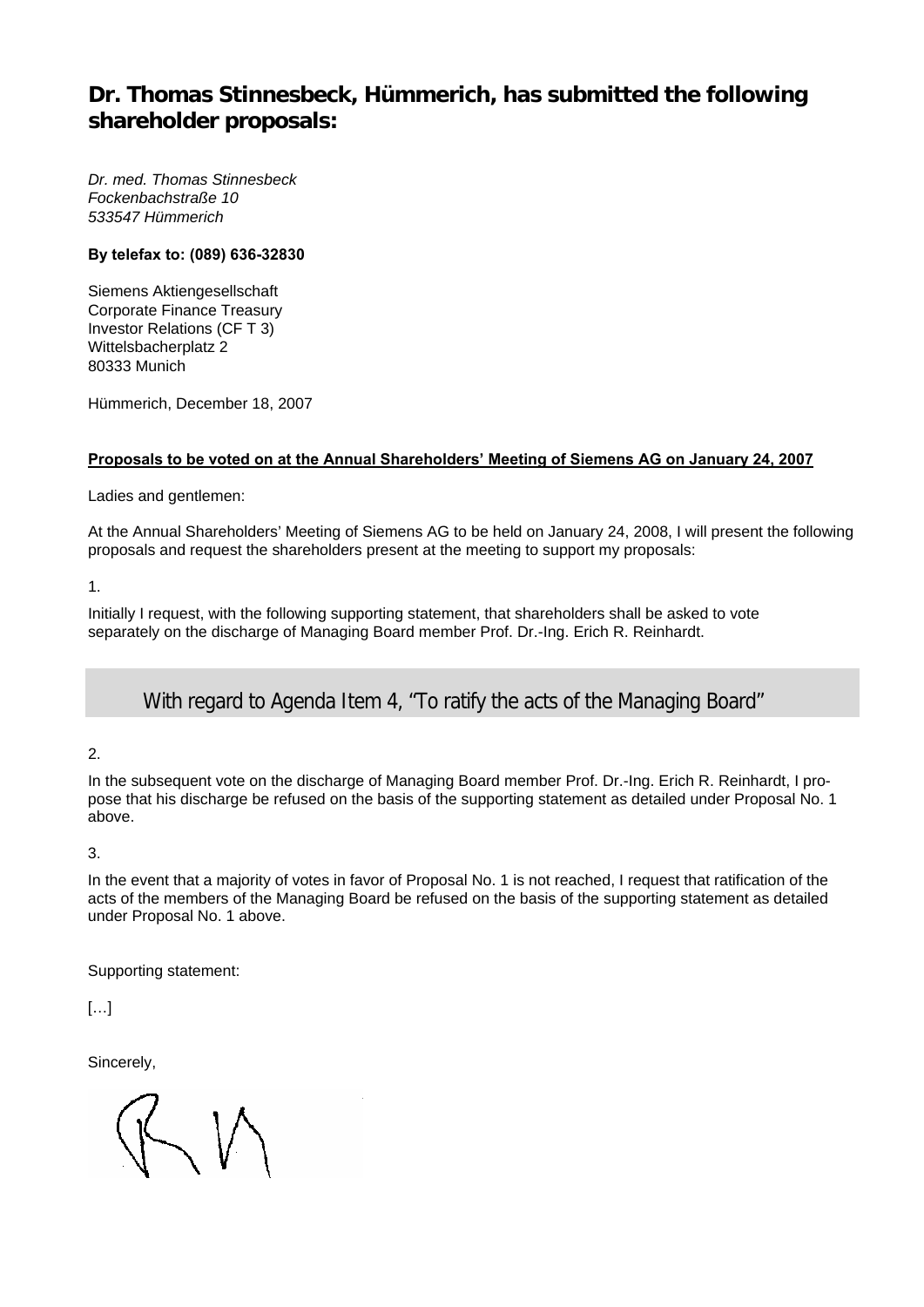# **Wolfgang Niemann, Seefeld, and the "Verein von Belegschaftsaktionären in der Siemens AG, e.V.," Munich, have submitted the following shareholder proposals:**

**Verein von Belegschaftsaktionären in der Siemens AG, e.V.**

c/o Manfred Meiler, Grüntenstr. 12 a, 80686 München, <sup>2</sup> 089/571419, **089/574602** Email: M.Meiler@unsereaktien.de Homepage: http://unsereAktien.de ; Email: w.niemann@unsereaktien.de

Munich, December 20, 2007

#### **To: Siemens AG**

Attention: Dr. Löscher, President and CEO Attention: Dr. Cromme, Chairman of the Supervisory Board

#### **Gentlemen:**

**Personally and on behalf of the "Verein von Belegschaftsaktionären in der Siemens AG, e.V.," we hereby submit the following counterproposals for approval by the Annual Shareholders' Meeting 2008:** 

With regard to Agenda Item 4, "To ratify the acts of the Managing Board"

#### **(1) Be it resolved that the acts of the members of the old Managing Board are not ratified.**

Supporting statement:

- *1.* Due to inadequate implementation of the Business Guidelines, systematic corruption occurred and severely damaged our Company's reputation. The damage to the Company in 2007 caused by related expenditures amounted to €348 million. And further expenses and penalties are to be expected. *In spite of clear indications of corruption as early as in the spring of 2006 by way of the Audit Committee of the Supervisory Board and/or the General Counsel, the Managing Board did not act in a timely manner.*
- *2. The corruption affair concerning AUB, which obviously occurred with the knowledge and support of the Managing Board, has consistently damaged the employees' and employee representatives' confidence in the Company. The social market economy is based on an approximate balance of power between capital and labor. By using a "bought" employee representative organization, Siemens has flagrantly violated these principles.*
- *3. The Company's "pawn sacrifice," Mr. Feldmayer, is not a valid excuse. We reserve legal steps to seek recourse in the amount of €50 million against the individuals responsible.*

**X** With regard to Agenda Item 5, "To ratify the acts of the Supervisory Board"

#### **(2) Be it resolved that the acts of the members of the old Supervisory Board are not ratified.**

#### Supporting statement:

*Due to inadequate implementation of the Business Guidelines, systematic corruption occurred and severely damaged the Company's reputation. The damage to the Company in 2007 caused by necessary compliance expenditures amounted to €348 million. And further expenses and penalties are to be expected. In spite of clear indications of corruption in three cases as early as in the spring of*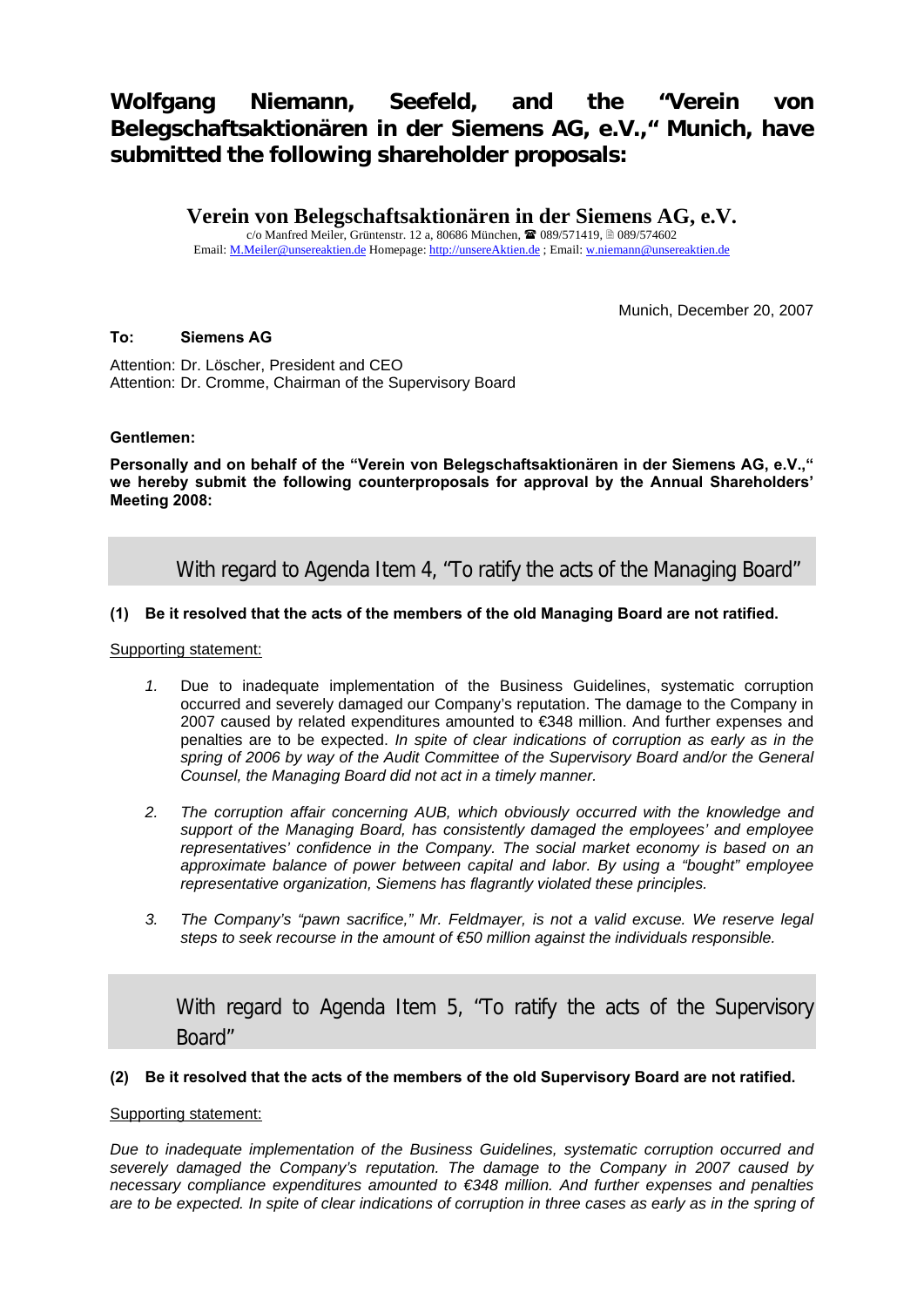*2006, the Audit Committee of the Supervisory Board with its chairman, Mr. Cromme, obviously did not act in a timely manner in order to clarify the three corruption cases. Only when the public prosecutors started their investigation and under pressure from public opinion did the Supervisory Board become active.* 

*General. On the basis of our quorum, we request a separate vote upon the ratification of the acts of the members of the old and the new Managing and Supervisory Boards, or, alternatively, for each Board member individually. The present new Managing Board will be discharged by us.*

# **C** With regard to Agenda Item 3, "To consider and vote upon the appropriation of net income"

**(3) The "Verein von Belegschaftsaktionären in der Siemens AG, e.V." requests that the previous year's level of dividend payout of €1.40 per share be maintained and the increase to €1.60 per no-par value share entitled to the dividend be rejected.** 

Supporting statement:

*With the previous year's dividend payout of €1.40 per share. Siemens ranks squarely in the middle of the DAX companies.* 

*While Managing Board remuneration and dividends have increased substantially over the past years, Siemens' employee incomes have stagnated. This is also true for profit-sharing benefits (annual staff bonus or annual payment) that have been decoupled from the development of dividends since 1999 (see graphic).* 



*An increase in dividend payout would only be justified if accompanied by a comparable increase in the annual payment to employees because it is the employees who are the primary drivers of economic success.* 

*The employees and employee shareholders were also decoupled from the development of Company assets and wealth. During the past years, encouragement of employee participation in the Company was limited to utilizing the so-called tax-free non-cash benefits of €135 per employee by issuing employee stock. For 2008, the offer to employees for the purchase of stock at a reduced price amounts to just four (4) shares per employee.* 

*Therefore, we regret that Siemens AG has not significantly increased its stock offer to employees already this year. We expect, however, that Siemens AG will significantly increase employee participation in the future, once the tax environment will have been markedly improved on the basis*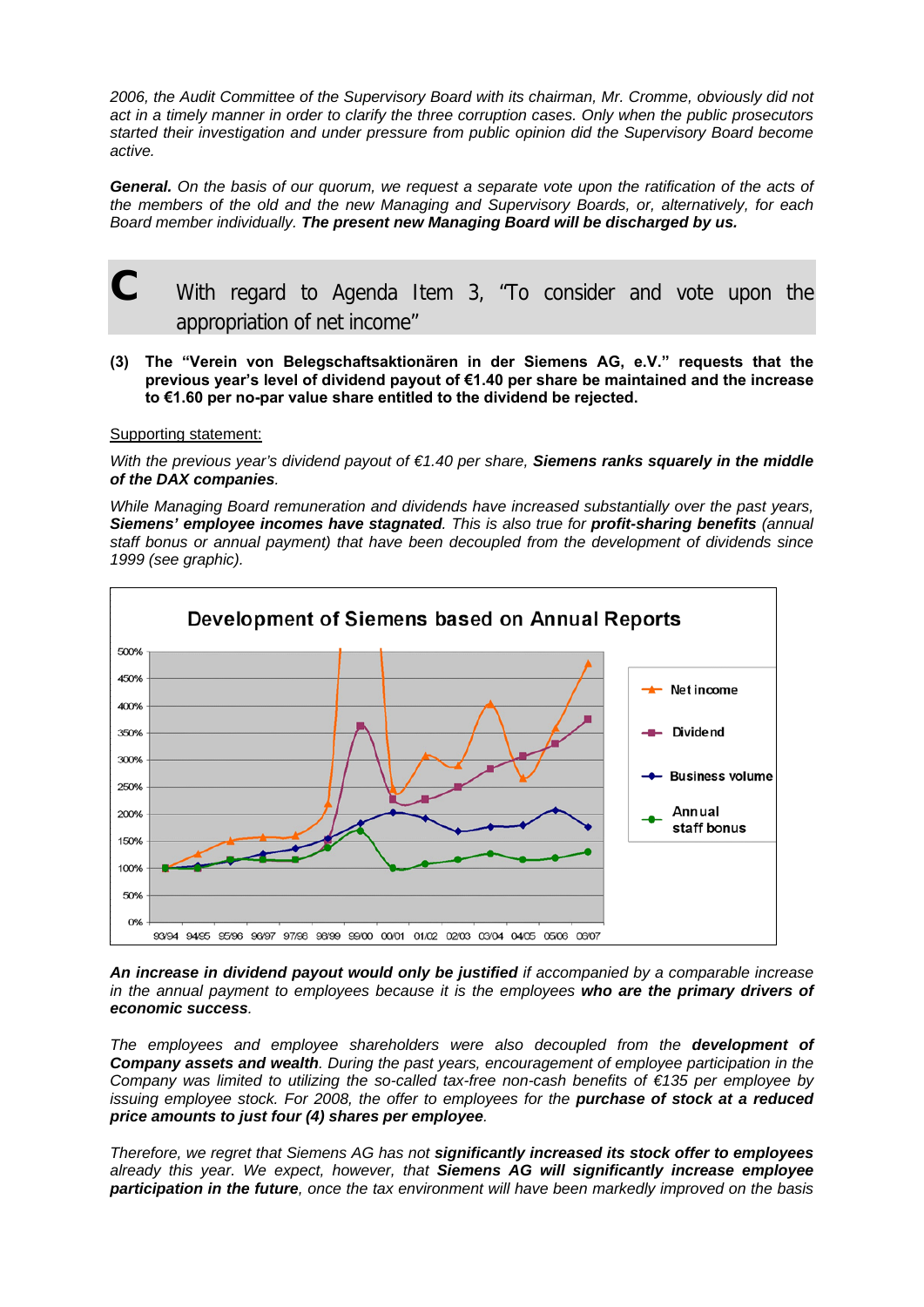*of the SPD and CDU/CSU proposals (deferred taxation and/or tax-free non-cash benefits of €1,000 per employee).* 

*In our opinion, this would be a reasonable approach because it is the employees who are the key drivers of sustainable growth in Company value. In addition, an increasing alienation of employees from their Company has taken place, a process that is detrimental to the Company's long-term development. Recent trends and events in our capital markets should likewise generate a change in the way of thinking by realizing that medium- to long-term employee participation also is a measure to protect the Company.* 

*(sgd.) Manfred Meiler* **(sgd.) Wolfgang Niemann**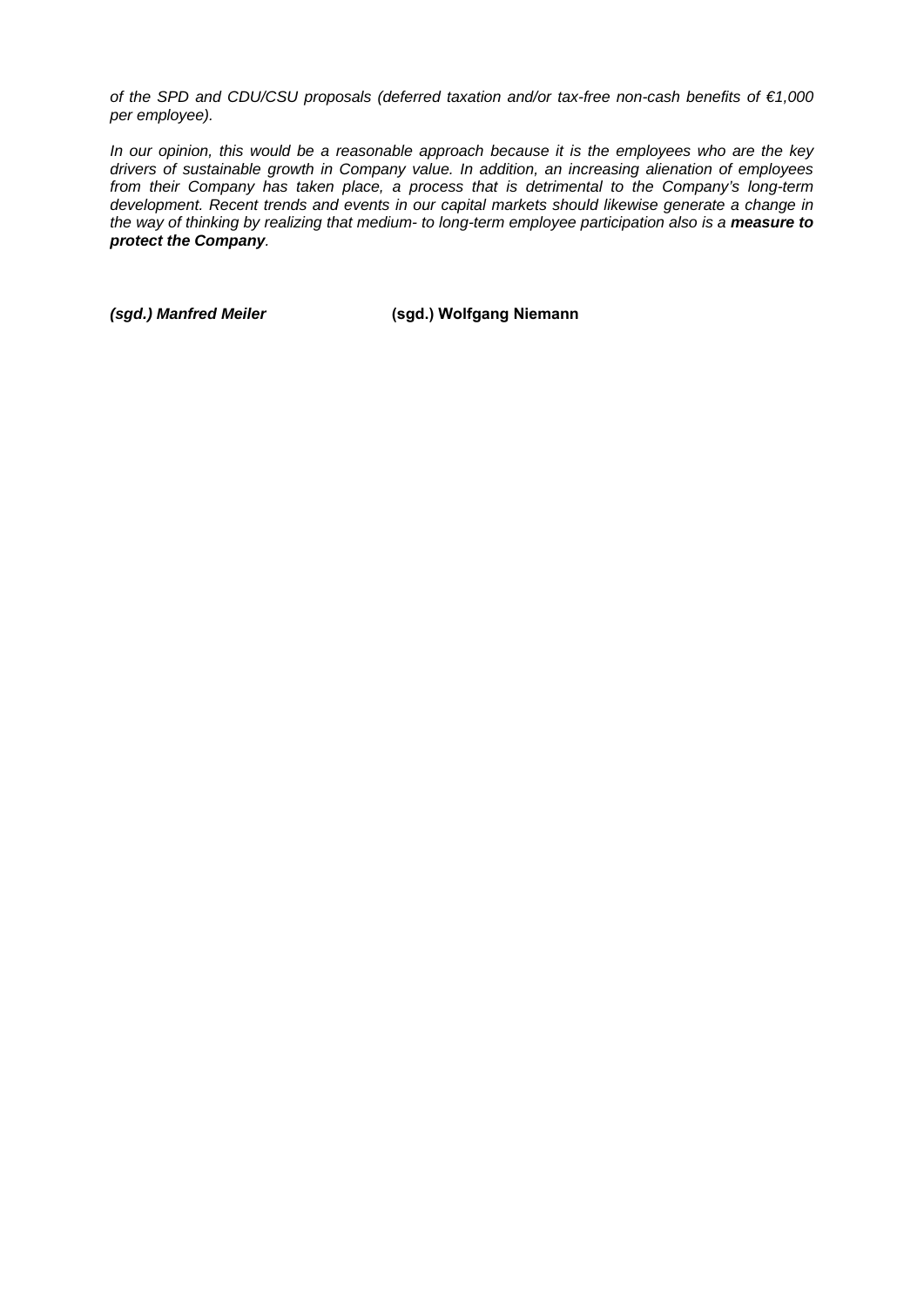# **Wilm Diedrich Müller, Zetel, has submitted the following shareholder proposal:**

**From:** elektronische-post@9ko.de **Sent:** Monday, January 7, 2008 11:58 **To:** a@9ko.de; CF HV2008 **Re:** Proposal for discharge of the members of the first board on the agenda

Date: Monday, January 7, 2008, Reykjavik-Casablanca-Dakar Time: 10:58

### ##################################################################################

1<sup>st</sup> Sender: Herr Wilm Diedrich Müller, born March 25, 1956 in Sande-on-the-Jade; Profession: Furniture and Bicycle Tube Seller; Domicile in exile: Am Markt 3, D-26340 Neuenburg on the Bullenmeersbäke; Telephone: +49 170 1865248; Telefax: +49 1212 6 18891889; and webpage for the future: http://9ko.de/page\_1165 686333547.html

2<sup>nd</sup> Sender: Company Diedrich Müller with headquarters without interruption since 1889 in D-26340 Neuenburg on the Bullenmeersbäke, about 23,000 meters from Bad Zwischenahn on the Zwischenahner Meer, and the home page: www.firma-diedrich-mueller.de, e-mail address: (@)firma-diedrichmueller.de, Telefax: 01212 6 18891889, Postal address: Company Diedrich Müller, c/o Mr. Gebhards, Zweite Reihe 61, D-26639 Marcardsmoor on the Ems-Jade-Kanal

To company Siemens AG with headquarters in Berlin-on-the-Spree, about 333,333 meters from Bad Zwischenahn on the Zwischenahner Meer, via e-mail: hv2008@siemens.com

##################################################################################

Counterproposal with regard to Agenda Item 4 of the Notice of Annual Shareholders' Meeting of the above-named company Siemens:

##################################################################################

# **D** With regard to Agenda Item 4, "To ratify the acts of the Managing Board"

Persons:

The above-named Herr Müller and the above-named company Diedrich hereby propose that, contrary to the proposal set forth in the above-mentioned Notice, the acts of the Managing Board of the abovenamed company Siemens be ratified for fiscal year 2007.

We would support our proposal by stating that the said Managing Board in the said fiscal year generated a level of net income that allows the Company to pay out a dividend and that, in our opinion, this great achievement was made possible not by individual members of the said Managing Board but by the Managing Board in its entirety.

--

The above-named Herr Müller, acting for himself and on behalf of the above-mentioned company Diedrich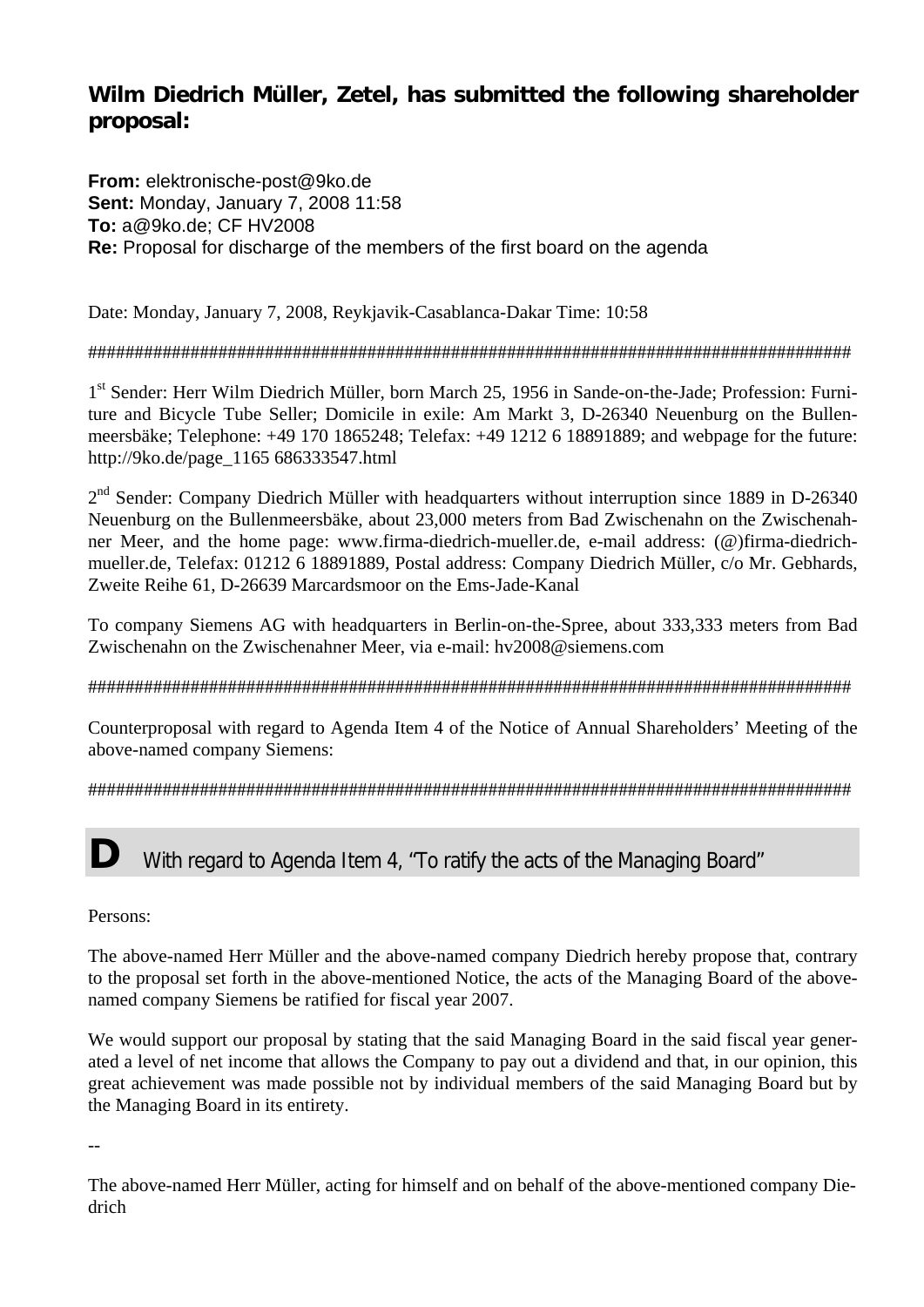## **Dr. Thomas Stinnesbeck, Hümmerich, has submitted the following shareholder proposal:**

*Dr. med. Thomas Stinnesbeck Fockenbachstrasse 10 53547 Hümmerich* 

#### **By e-mail**

Siemens Aktiengesellschaft Corporate Finance Treasury Investor Relations (CF T 3) Wittelsbacherplatz 2 80333 Munich

Hümmerich, January 7, 2008

#### **Proposals to be voted on at the Annual Shareholders' Meeting of Siemens AG on January 24, 2007**

Ladies and gentlemen:

At the Annual Shareholders' Meeting of Siemens AG, I will present the following proposal and request the shareholders present at the meeting to support my proposal.

### **A** With regard to Agenda Item 4, "To ratify the acts of the Managing Board"

Be it resolved that the discharge of Managing Board member Prof. Dr.-Ing. Reinhardt be refused.

#### Supporting statement:

I attended the Annual Shareholders' Meeting on January 24, 2007 and asked the Managing Board to answer a number of questions which the Managing Board, to my knowledge, answered either predominantly wrong, presumably wrong or by deliberately obscuring the facts. In my opinion, this amounts to "False of Misleading Information" under Section 400 of the German Stock Corporation Act (AktG). The elements set forth in Section 126 of the German Stock Corporation Act do not cover the entire list of questions that were presumably answered wrong, but they may be obtained from me upon request. Therefore, only two questions are presented here:

#### Question:

Is it true that Prof. Reinhardt and (…) were informed as early as mid 2004 that employees of Siemens Audiologische Technik GmbH (SAT), an Erlangen-based Siemens subsidiary, had created a system of cash procurement for customers outside the scope of compliance-related accounting, and if yes, which actions were taken following receipt of this information ? Is it true that in a first step toward implementing this practice, discounts were canceled for German and European SAT customers, flight tickets were purchased in an amount equal to the discounts, such flight tickets were converted into cash through a travel service in Switzerland, and subsequently the cash was handed over to the customers ? (…)

The Managing Board denied that a "system of cash procurement …" had existed. Consequently, Prof. Reinhardt did not know anything about it. In this context, the Managing Board focused on the concept of "system." In my opinion, this answer is grossly distorting the truth and aimed at deliberately deceiving and misleading the shareholders present at the Annual Shareholders' Meeting.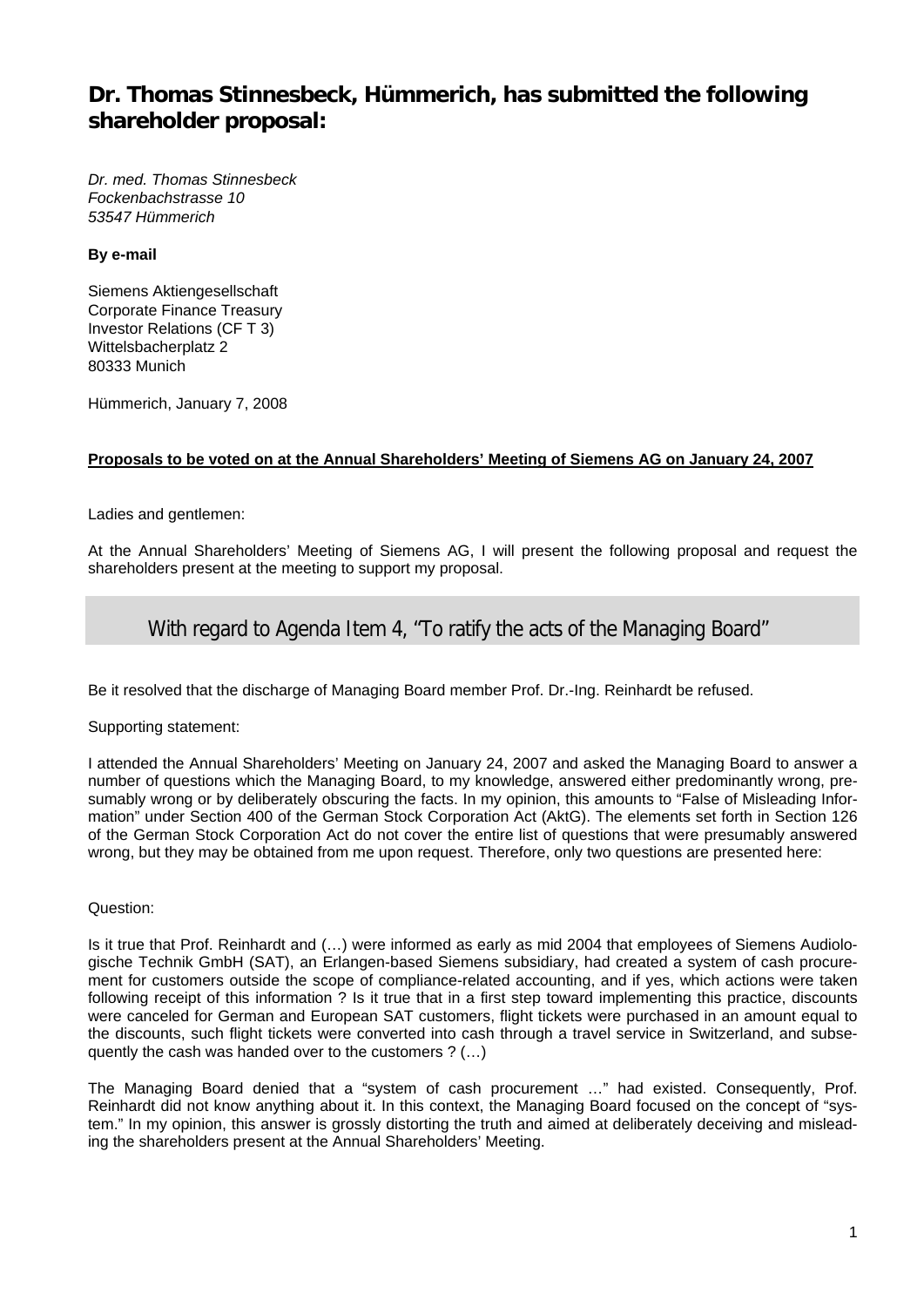It is indeed true that I, as a former employee of SAT, personally had to hand over cash to customers presumably with the intent of facilitating tax evasion or that I attended such cash handovers, and this as part of a practice that obviously had persisted for years. With regard to the facts to be substantiated, I executed an affirmation in lieu of oath.

In fact, Siemens does not dispute:

- That the above-mentioned cash handovers to customers took place.
- That the cash was generated by converting flight tickets as described above.
- That Prof. Reinhardt was informed by me in mid 2004. An internal audit was carried out. And presumably there was also some kind of payment in settlement of tax arrears.

Siemens denies, however, that there had been a "system." Rather, it argues, that the cited cases were exceptional cases, therefore no "system" had existed, and consequently the gentlemen had not known anything about a "system." This viewpoint - which reminds me of a juridical trick – ignores the fact that part of the cash handovers had presumably been carried out for years and involved a high degree of organizational complexity, which by itself makes them to be considered a "system." In any case, the truth is that by using semantic sophistry vis-à-vis the shareholders present at the Annual Shareholders' Meeting, the relevant facts were totally negated or distorted beyond recognition. In my opinion, this amounts to willfully giving misleading information.

#### Question:

Is it true that Siemens AG (…) has economically dominated Hansaton, the hearing aid instrument manufacturer, for years or has acquired equity interests in the company, and if yes, was this fact published in accordance with U.S. GAAP ?

The Managing Board stated in this case that Siemens had indeed "for many years" held "a small equity stake" in Hansaton which "was not required to be published or disclosed in the financial statements at the time in question." Siemens has prepared its financial statements in accordance with U.S. GAAP at least since the Siemens stock was listed on the New York Stock Exchange. To my knowledge, U.S. GAAP require that all equity interests be disclosed in the financial statements, hidden equity participations are prohibited.

According to a decision of the German Federal Cartel Office, Siemens actually holds an equity stake of just under fifty (50) percent in Hansaton Akustik GmbH, but has veto rights regarding decisions of corporate strategy and therefore exercises a joint controlling influence over Hansaton (Decision of April 11, 2007, Reference No.: B 3 – 33101 – Fa – 578/06). All this speaks against a "small equity stake … not required to be disclosed in the financial statements." In my opinion, the facts suggest the assumption of deliberate balance sheet manipulation and a violation of U.S. GAAP requirements.

In my opinion, responsibility for acts in the Company's Medical Solution Group (Med) lies with Prof. Dr.-Ing. Reinhardt. His discharge is to be refused.

Sincerely,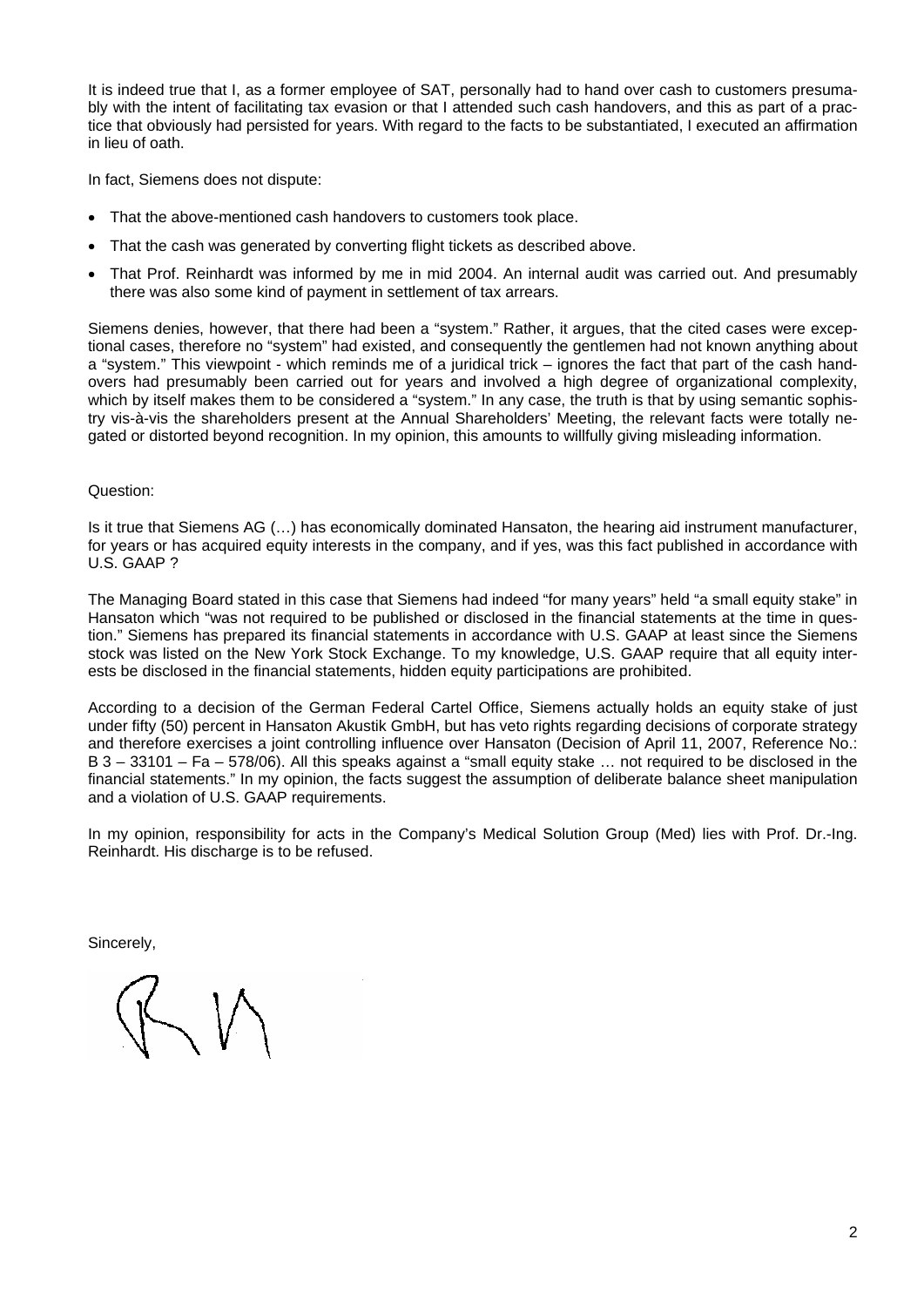# **Deutsche Schutzvereinigung für Wertpapierbesitz e.V. (DSW), Düsseldorf, has submitted the following shareholder proposals:**

Deutsche Schutzvereinigung für Wertpapierbesitz e.V. (DSW) Hamborner Strasse 53, 40472 Düsseldorf Telephone: +49 211 66 97 02 Telefax: +49 211 66 97 60 http://www.dsw-info.de dsw@dsw-info.de

Siemens Aktiengesellschaft Corporate Finance Investor Relations (CF IR) Wittelsbacherplatz 2

80333 Munich



*Initially by telefax: 089 / 636 32830*

January 8, 2008

#### **Counterproposals to be voted on at the Annual Shareholders' Meeting of Siemens AG on January 24, 2008 in Munich**

Ladies and Gentlemen:

As in previous years, Deutsche Schutzvereinigung für Wertpapierbesitz e.V. (DSW) will represent the voting rights of shareholders of your Company at the Annual Shareholders' Meeting referred to above. Moreover, DSW is also recorded as a shareholder in the stock register of your Company.

# **E** With regard to Agenda Item 4, "To ratify the acts of the Managing Board"

DSW will oppose Management's proposal for a resolution with regard to Agenda Item 4, "To ratify the acts of the Managing Board" and will use the voting rights represented by it to propose at the Annual Shareholders' Meeting that the discharge of all Managing Board members except for President and CEO Peter Löscher in fiscal year 2007 be postponed for that period pending the final and conclusive results of the investigation conducted by the law firm Debevoise & Plimpton LLP in connection with the so-called "corruption affair."

#### **Supporting statement:**

The resolution proposal of the Supervisory and Managing Boards seeks to postpone only the ratification of the acts of Prof. Johannes Feldmayer due to the charges brought against him, while pressing for the ratification of the acts of the remaining members of the Managing Board.

The law firm Debevoise & Plimpton LLP submitted a so-called comfort letter dated December 14, 2007 which states that to that date *no information has come to the lawyers' attention which causes them to conclude that members of the Managing Board participated in or supported any corruption activities*. Debevoise & Plimpton LLP explicitly point out, however, that their investigation is not yet completed. Any resolution on the discharge of board members would reflect the shareholders' confidence in the individual performance of an individual board member. Such performance would best be assessed when all relevant facts and other considerations are known. Against this background, the lawyers have deliberately refrained from making a recommendation for discharge with regard to present and former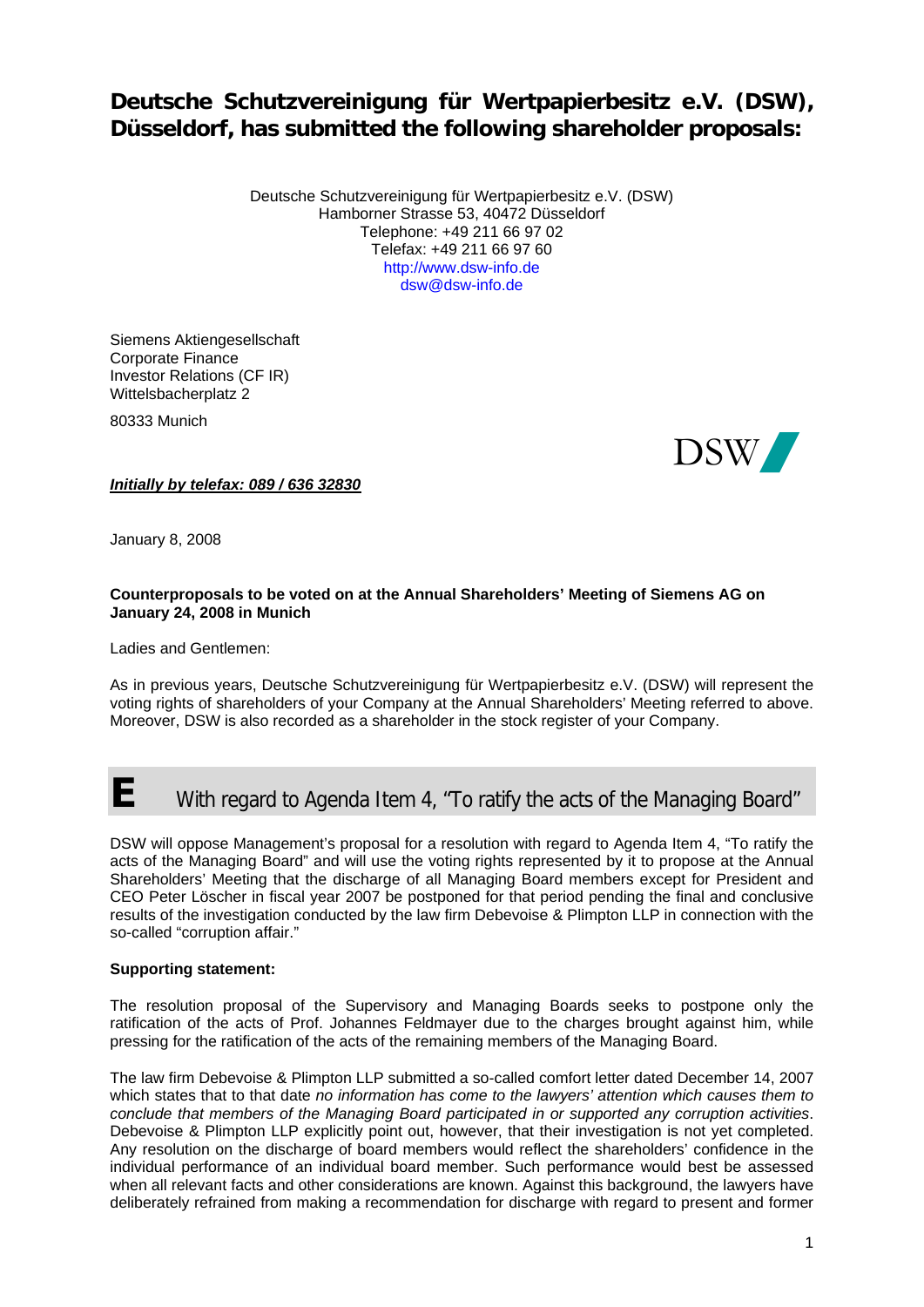members of the Managing Board, including such Supervisory Board members who previously served on the Managing Board.

DSW expressly supports this viewpoint. The results currently available are still preliminary and therefore are no reliable basis for a resolution of discharge which should rather be made on the basis of all known facts and circumstances. Against this background, the only possible solution is to postpone the ratification pending the final and conclusive results of the investigation.

The only exception to this approach is Peter Löscher, the President and CEO, whose discharge is supported by DSW. Mr. Löscher joined Siemens AG only on July 1, 2007, so there can be no allegations of corruption against him simply for reasons of chronology.

If the shareholders present at the Annual Shareholders' Meeting do not approve DSW's proposal for postponement, we would be forced to abstain from voting on the discharge of each individual Managing Board member with the exception of Mr. Löscher because the information available to date does not allow a final decision on the discharge.

# **F** With regard to Agenda Item 5, "To ratify the acts of the Supervisory Board"

DSW will oppose Management's proposal for a resolution with regard to Agenda Item 5, "To ratify the acts of the Supervisory Board" and will use the voting rights represented by it to propose at the Annual Shareholders' Meeting that the discharge of the Supervisory Board members in fiscal year 2007 be postponed for that period pending the final and conclusive results of the investigation in connection with the so-called "corruption affair."

#### **Supporting statement:**

As detailed in connection with Agenda Item 4 regarding the Managing Board, to date no information has come to the attention of the law firm Debevoise & Plimpton LLP which causes it to conclude that members of the Supervisory Board participated in or supported any corruption activities. However, this is a preliminary interim assessment which may be subject to different results in the future emerging from the still uncompleted investigation.

The preliminary results detailed in the comfort letter do not enable shareholders at the current time to come to a positive decision on the discharge of the members of the Supervisory Board. In such a situation in which not all of the decision-relevant information is available, the only reasonable solution is to postpone the resolution.

If the shareholders present at the Annual Shareholders' Meeting do not approve DSW's proposal for postponement, we would also be forced with regard to the Supervisory Board to abstain from voting on the discharge of each individual member.

**X** With regard to Agenda Item 9, "To consider and vote upon a resolution on new elections to the Supervisory Board"

DSW will oppose the Supervisory Board's proposal for a resolution with regard to Agenda Item 9, "To consider and vote upon a resolution on new elections to the Supervisory Board" and will use the voting rights represented by it to propose at the Annual Shareholders' Meeting that the reelection of Dr. Josef Ackermann, Dr. Gerhard Cromme and Lord Iain Vallance of Tummel be rejected.

#### **Supporting statement:**

Given the current state of the investigation, there is no indication so far that any of the three nominees was involved in the corruption affair. DSW accepts these preliminary investigation results.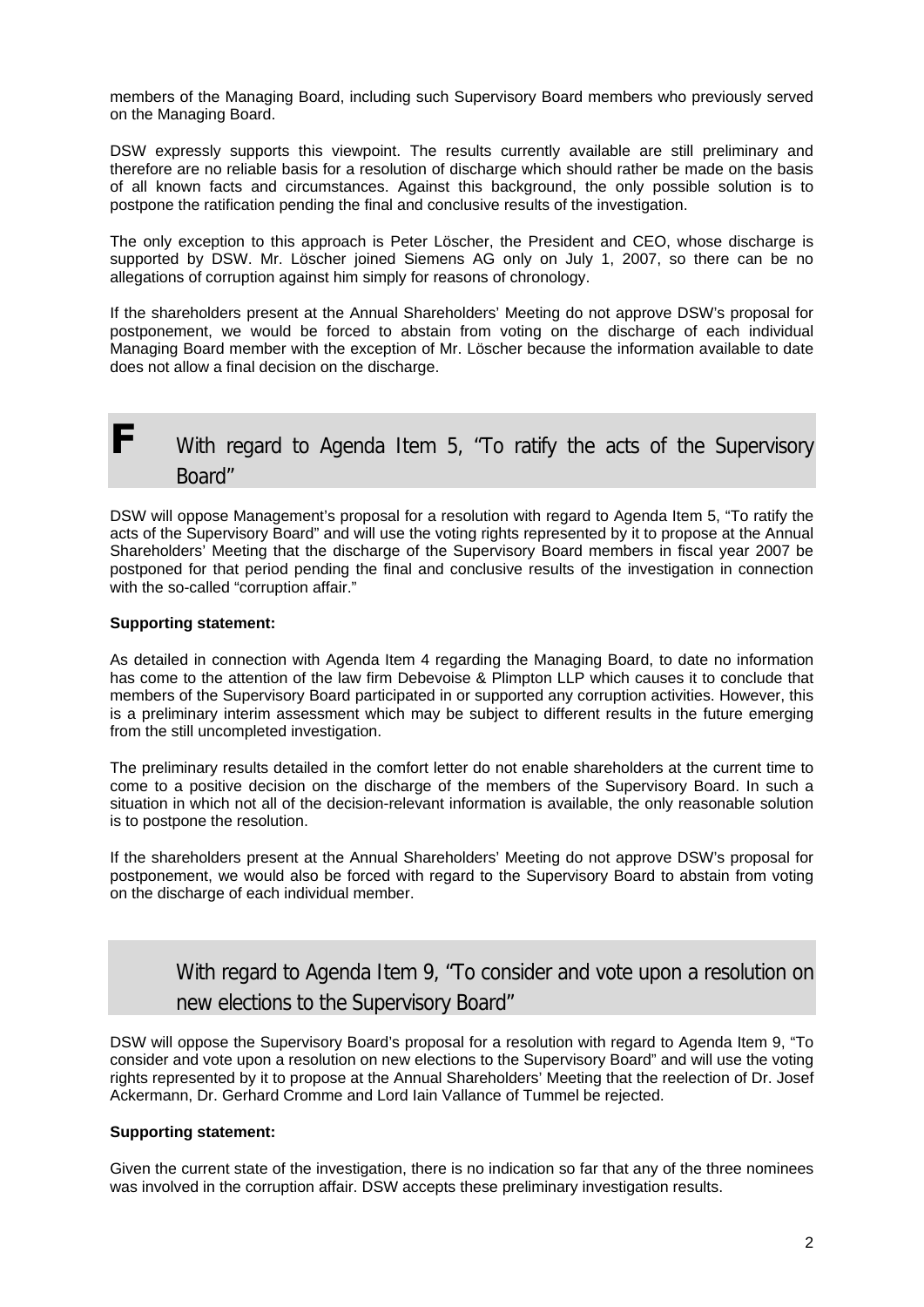Independent from this, the corruption affair gives Siemens AG a chance for a fundamentally new beginning. Several essential first steps have already been taken in restructuring the operating groups and changing the composition of the Managing Board. DSW would have welcomed a new beginning of this kind also for the Supervisory Board. The proposed solution appears to be half-hearted.

Pursuant to § 126 (1) of the German Stock Corporation Act (AktG), as amended by the German Transparency and Disclosure Act (TransPuG), we call on the Company to publish these counterproposals on its website.

Sincerely,

Deutsche Schutzvereinigung für Wertpapierbesitz e.V. (DSW)

Carsten Heise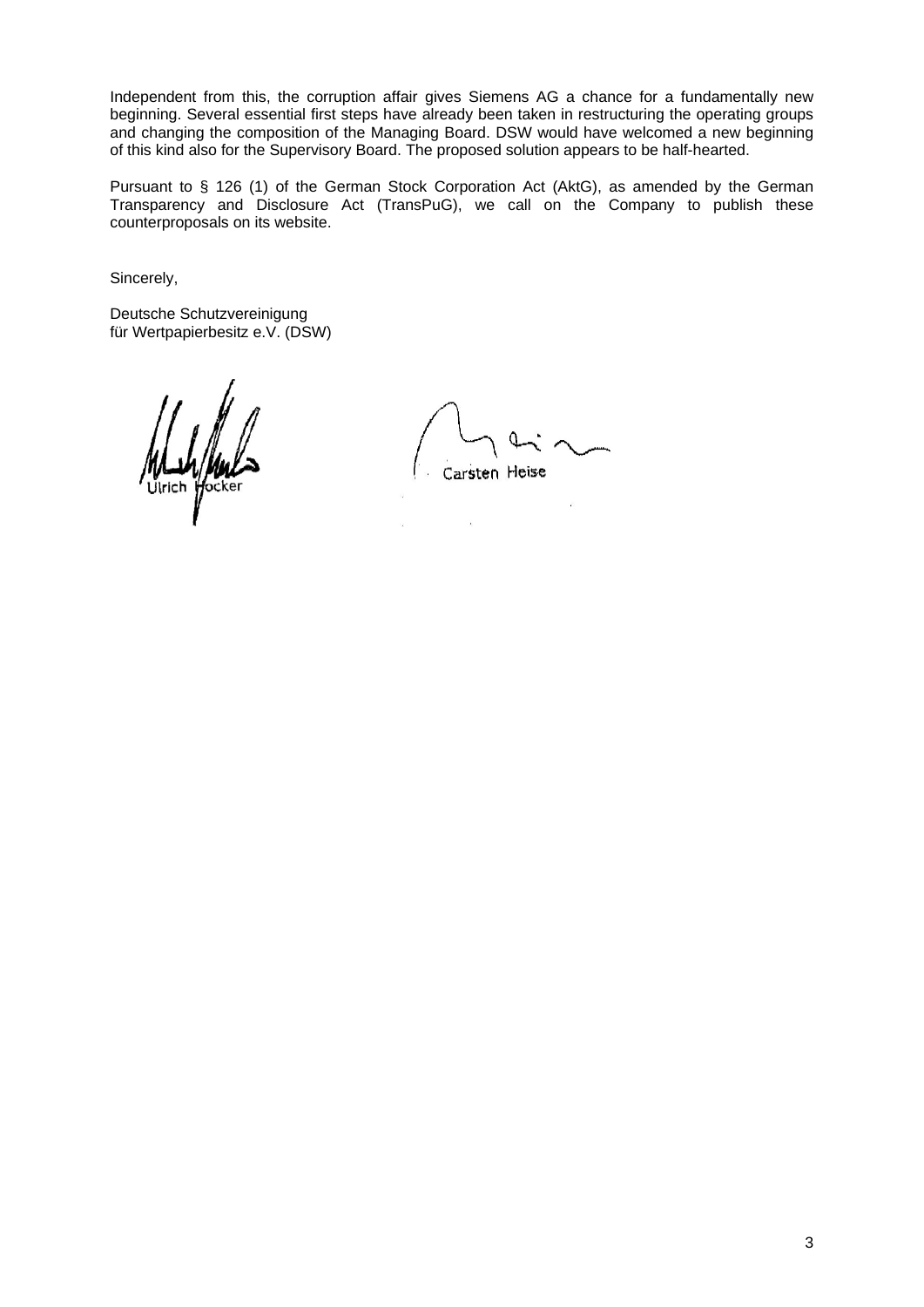## **Wilm Diedrich Müller, Zetel, has submitted the following shareholder proposal:**

**From:** elektronische-post@9ko.de **Sent:** Monday, January 7, 2008 13:22 **To:** a@ko.de; buergerreferat@bmf.bund.de; HV 2008; info@stadt.wilhelmshaven.de; poststelle@bpra.bund.de; poststelle@pi-wilhelmshaven.polizei.niedersachsen.de **Re:** Proposal for non-discharge of the members of the second board on the agenda

Date: Monday, January 7, 2008, Reykjavik-Casablanca-Dakar Time: 12:21

### ##################################################################################

1<sup>st</sup> Sender: Herr Wilm Diedrich Müller, born March 25, 1956 in Sande-on-the-Jade; Profession: Furniture and Bicycle Tube Seller; Domicile in exile: Am Markt 3, D-26340 Neuenburg on the Bullenmeersbäke; Telephone: +49 170 1865248; Telefax: +49 1212 6 18891889; and webpage for the future: http://9ko.de/page\_1165 686333547.html

2<sup>nd</sup> Sender: Company Diedrich Müller with headquarters without interruption since 1889 in D-26340 Neuenburg on the Bullenmeersbäke, about 23,000 meters from Bad Zwischenahn on the Zwischenahner Meer, and the home page: www.firma-diedrich-mueller.de, e-mail address: (@)firma-diedrichmueller.de, Telefax: 01212 6 18891889, Postal address: Company Diedrich Müller, c/o Mr. Gebhards, Zweite Reihe 61, D-26639 Marcardsmoor on the Ems-Jade-Kanal

Copy to company Stadt Wilhelmshaven with headquarters in Wilhelmhaven-on-the-Jade, about 41,111 meters from Bad Zwischenahn on the Zischenahner Meer, via e-mail: info@stadt.wilhelmshaven.de

Copy to company Jever Police Station with headquarters in Jever, about 42,222 meters from Bad Zwischenahn on the Zwischenahner Meer, Attention: Person DeWall, via e-mail: poststelle@piwilhelmshaven.polizei.niedersachsen.de

To company Siemens AG with headquarters in Berlin-on-the-Spree, about 333,333 meters from Bad Zwischenahn on the Zwischenahner Meer, via e-mail: hv2008@siemens.com

Copy to the Office of the Federal President with headquarters in Berlin-on-the-Spree, about 333,334 meters from Bad Zwischenahn on the Zwischenahner Meer, via e-mail: poststelle@bpra.bund.de

Copy to the company Federal Ministry of Finance with headquarters in Berlin-on-the-Spree, about 333,335 meters from Bad Zwischenahn on the Zwischenahner Meer, via e-mail: buergerreferat@bmf.bund.de

##################################################################################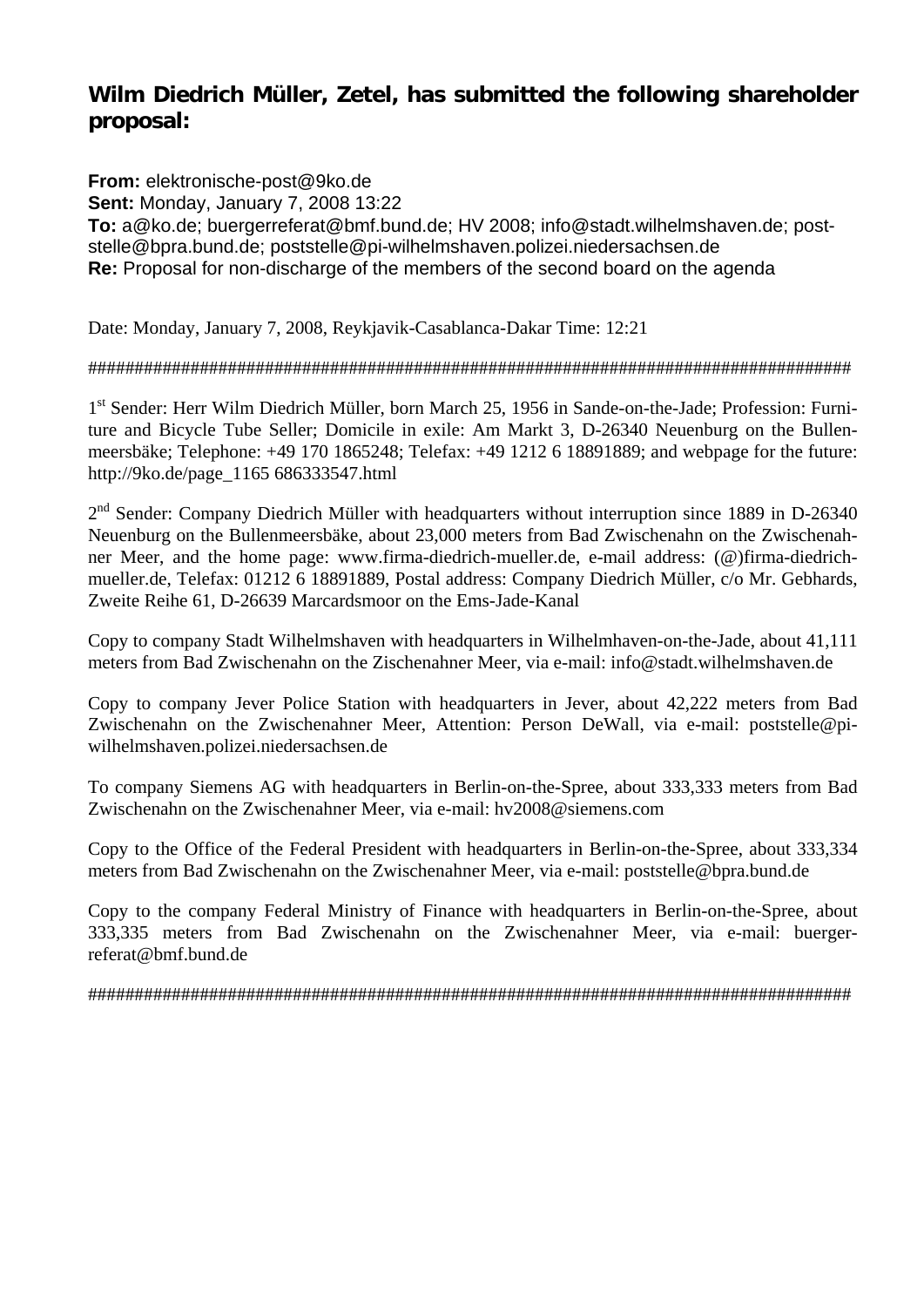Counterproposal with regard to Agenda Item 5 of the Notice of Annual Shareholders' Meeting of the above-named company Siemens:

##################################################################################

## With regard to Agenda Item 5, "To ratify the acts of the Supervisory Board"

Persons:

The above-named Herr Müller and the above-named company Diedrich hereby propose that, contrary to the proposal set forth in the above-mentioned Notice, the acts of the Supervisory Board of the above-named company Siemens be not ratified for fiscal year 2007.

We would support our proposal by stating that the said Supervisory Board in the said fiscal year failed to ensure that the letter accompanying such Notice of Annual Shareholders' Meeting show the word "Company" in front of the word "Siemens" in the heading.

We can further support our proposal by stating that the shareholders' free democratic basic principles were grossly violated at the previous year's Annual Shareholders' Meeting, that not all counterproposals were published although the shareholders' democratic possibility no doubt would have existed to publish controversial counterproposals on the home page of the above-named company Siemens and to present an appropriate response by the above-named company Siemens detailing why the said company Siemens believed that one or another such proposal violates statutory or legal requirements, whereby we hereby blame the said company Siemens to have taken the law into its own hands by practicing what might be called "concealment" in order to cheat past its own and obviously not majorityable notion of the majority democratically expressed will of shareholders.

Moreover, we would support our proposal by stating that the said Supervisory Board did not prevent that from the economic assets of the above-named company Siemens tax money may have gone to the above-named company Federal Ministry which, in our view, is especially unfortunate because part of this money may have been diverted to the above-named person Köhler which we do not necessarily endorse because said person Köhler, as the so-called but never democratically elected President of the Federal Republic of Germany, has the power to immediately release all prisoners, but does not use this power in an effective way, which is the reason why – in our view - said person Köhler is directly responsible for the fact that thousands of people must scrape along unfree without ever having deserved this unfreedom, in which connection we would like to remind readers that the above-named Herr Müller was held prisoner at the prison of the above-named company Stadt Wilhelmshaven until March 18, 2003 after having made a testimony that, although in accordance with the truth, was not quite in line with the completely corrupt requirements of the above-named company Police Station, whereupon the said Herr Müller was only able to regain, and retain until now, his freedom on said March 18, whereby it should not remain unmentioned that the quality of the food served in the prison of the said company Stadt was suitable only for animals but certainly not for people, a fact that led to frequent complaints which obviously have gone completely unpursued to-date.

--

The above-named Herr Müller, acting for himself and on behalf of the above-mentioned company Diedrich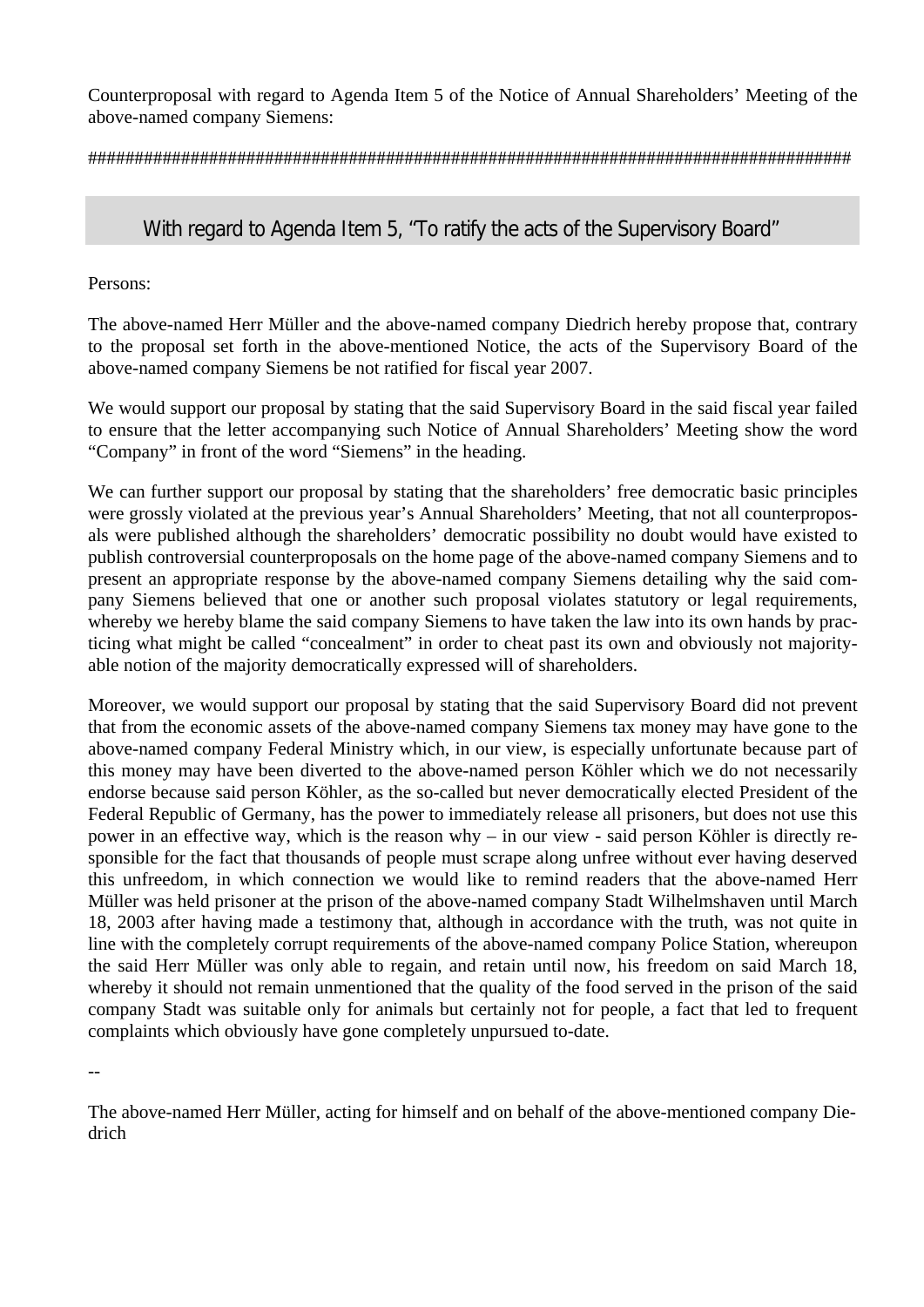**The Dachverband der Kritischen Aktionärinnen und Aktionäre e.V., Cologne, has submitted the following shareholder proposals:** 



P.O.Box 13 03 35 50497 Cologne Phone: (0221) 599 56 47 Fax: (0221) 599 10 24 dachverband@kritischeaktionaere.de www.kritischeaktionaere.de

Siemens Aktiengesellschaft Corporate Finance Treasury, Investor Relations (CFT 3), Wittelsbacherplatz 2

80333 Munich

By telefax: 089 636 32 830 / By e-mail:

Attention: Peter Löscher, President and CEO Attention: Gerhard Cromme, Chairman of the Supervisory Board

Cologne, January 8, 2008

#### **Counterproposals to be voted on at the Annual Shareholders' Meeting of Siemens AG on January 24, 2007**

Dear Mr. Löscher, Dear Mr. Cromme:

The *Dachverband der Kritischen Aktionärinnen und Aktionäre* (Association of Critical Shareholders) hereby submits the following counterproposals for the Annual Shareholders' Meeting on January 24, 2008:

### With regard to Agenda Item 4, "To ratify the acts of the Managing Board"

### **Counterproposal with regard to Agenda Item 4:**

Be it resolved that the acts of the members of the Managing Board are not ratified.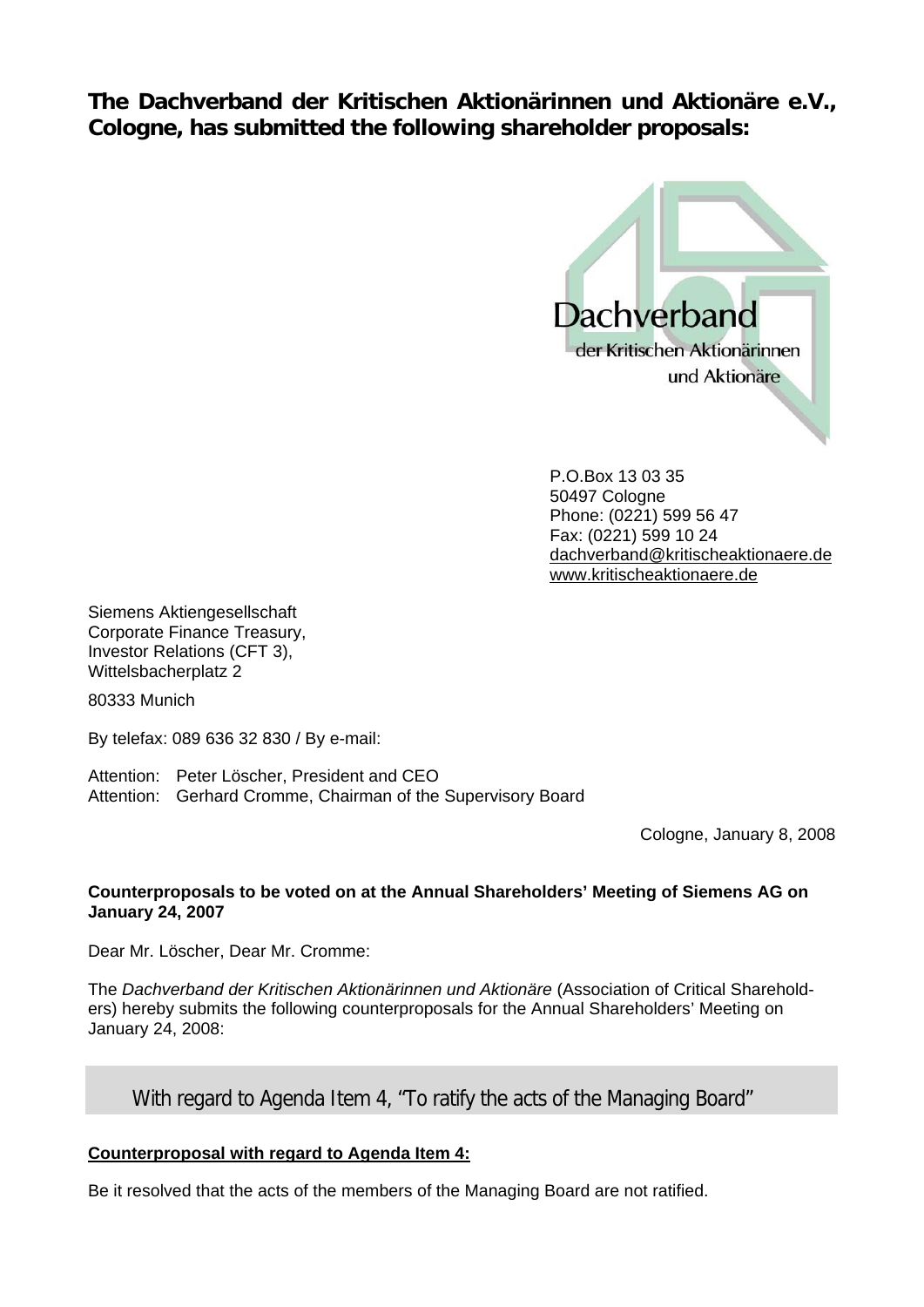#### Supporting statement:

The Company's policy of sustainability is highly controversial and often distorted into the very opposite in practice.

- 1. Siemens AG's equity interest in the nuclear-power firm AREVA not only carries a certain level of responsibility for the proliferation of nuclear technology with all its known adverse effects, but also infers a certain amount of support for disgusting business deals with dictatorial regimes that systematically violate human rights and suffer from mass corruption in government and in the economy. Outstanding examples are Ghadafi's Libya and communist/capitalist China, with both of whom French President Sarkozy with AREVA in tow has recently signed several agreements on the delivery of nuclear power plants. By not preventing these deals, Siemens AG would prioritize business over human rights.
- 2. Siemens is still involved in large hydroelectric dam projects, such as the Omkareshwar Dam in Central India, although Deutsche Bank, Barclays (London) and the World Bank refused to finance the project. In most cases, dams of this magnitude are not built following criteria of sustainability. Their construction has severe ecological and social implications. Natural and cultural landscapes are destroyed and many people are displaced from their traditional homeland. Since India's independence, a total of 40 million people have been relocated to make way for large hydroelectric dams, 50,000 of them by the construction of the Omkareshwar Dam and 200,000 on account of the Indira Sagar Dam.

The Omkareshwar Project is part of the series of 30 large dams being constructed in the Narmada valley along the 1,300-kilometer long Narmada river. If these projects are realized, more than two million people will be forced to leave their homes.

An ethically responsible business policy dispenses with unecological and unsocial business deals, as in the case of the Copolar mega dam project in Nicaragua where Siemens reacted by withdrawing from the project due to protests from local residents. Instead, investments in India's electricity networks (in which currently 40 percent of electricity is lost in transmission), participation in wind and solar projects and decentralized energy supply have a stabilizing effect while promoting sustainability and social development.

- 3. Given the overwhelming facts and undisputed model computations, the Company's commitment to reducing climate-damaging emissions is too weak. According to a survey released by Carbon Disclosure Project (CDP), the investor initiative, Siemens is not among the companies that report in a comprehensive manner on climate-damaging emission and strategies to reduce emissions. A global company like Siemens must significantly contribute to climate protection by setting differentiated and verifiable targets and benchmarks. The Managing Board has not used its pivotal position within the *Bundesverband der Deutschen Industrie* (Federation of German Industries, BDI) in order to alter BDI's foot-dragging policy on climate change. The Managing Board did not dispute a statement issued by BDI President Thumann that "with her push for more climate protection, Angela Merkel is endangering German jobs," although this statement is inconsistent with the Company's interest in developing its renewable energy operations.
- 4. With its commitment to contribute €25 million, Siemens is involved in the economically unviable magnetic levitation train line between Munich Central Station and Munich-Erding Airport. A company interested in providing state-of-the-art technology should not waste its money on this loss-making museum train line. The 30-kilometer track in China is also still highly unprofitable. Even as a demonstration track, there is absolutely no reason to assume that the Munich billion project will generate any follow-up orders. The Transrapid system offers neither technological nor ecological advantages over the traditional wheel-rail technology. Instead, the Managing Board should make sure that rail-bound traffic networks are expanded and improved in all countries and that the railroad equipment provided by Siemens operates without problems and does not fail due to technical reasons, requiring constant remedying. This profitable line of business deserves renewed attention.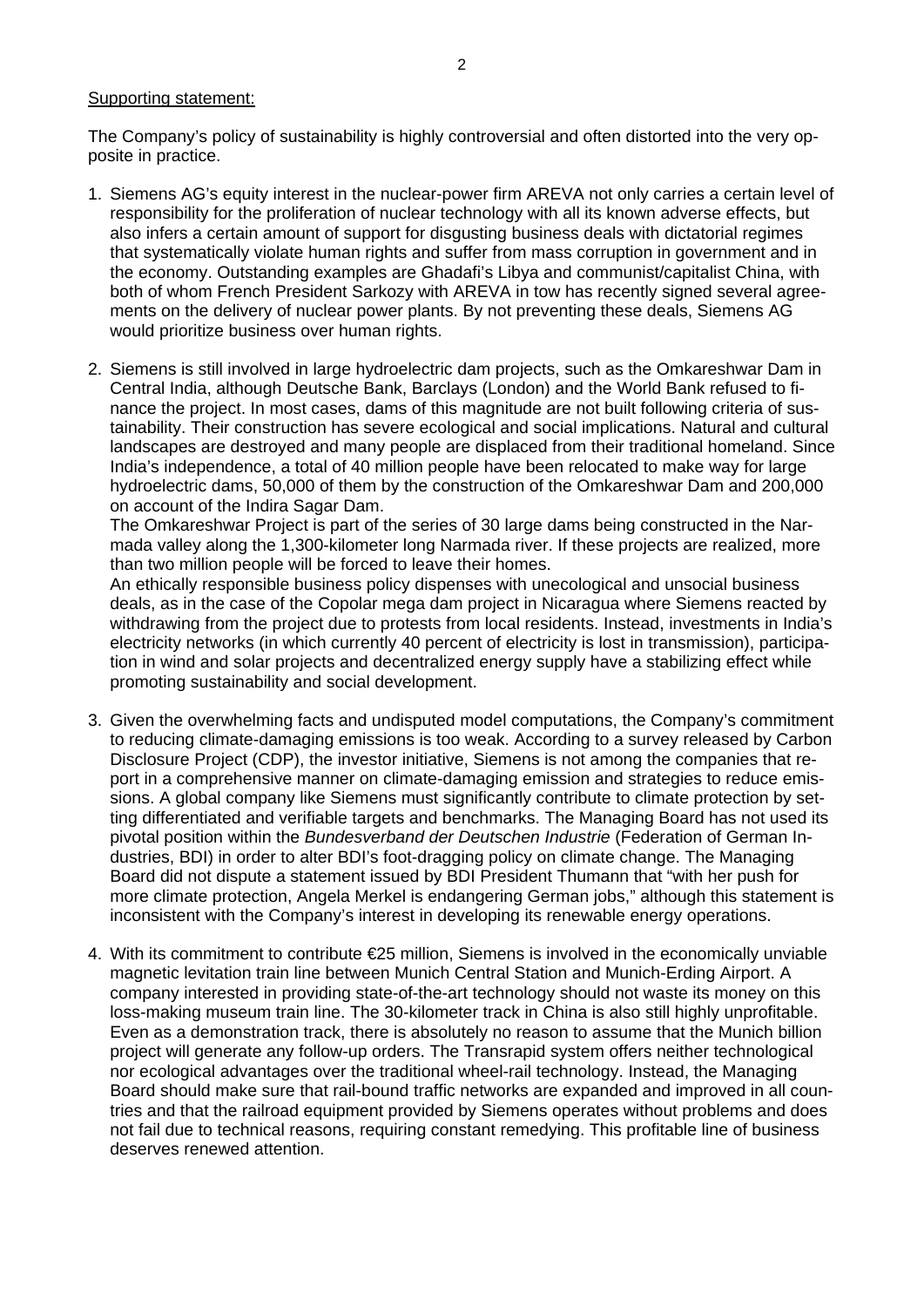5. The majority of the Managing Board members did not observe the corruptive practices within the Company closely enough or did so too late, and when the full extent of the slush funds became known, they did not make the right decisions in order to clear up uncertainty, inform the general public, and generally assess the situation.

### With regard to Agenda Item 5, "To ratify the acts of the Supervisory Board"

#### **Counterproposal with regard to Agenda Item 5:**

Be it resolved that the acts of the members of the Supervisory Board are not ratified.

#### Supporting statement:

The Supervisory Board has approved and supported, at least in its majority, the Company's controversial policy of sustainability. This applies in particular to the following:

- Involvement in the proliferation of dangerous nuclear technology.
- Business deals with dictatorial regimes that massively violate human rights and suffer from corruption.
- Involvement in large hydroelectric dam projects with devastating ecological and social implications.
- Lack of commitment to reduce climate-damaging emissions.
- The commitment to "waste" money to finance the unprofitable magnetic levitation train line from Munich Central Station to the Munich-Erding Airport.

The Supervisory Board has not adequately performed its duties of overseeing the conduct of the Company sectors' financial operations and, after the corruption allegations came to light, has allowed the required measures to be implemented far too late.

As we do not know which Supervisory Board member voted in favor or against these items, we propose that discharge of the acts of all members be refused.

llestin Dufone

(sgd.) Markus Dufner General Manager, Dachverband der Kritischen Aktionärinnen und Aktionäre

 $\cdot$ 

Dachverband der Kritischen Aktionärinnen und Aktionäre e.V. - www.kritischeaktionaere.de Vorstand: Dorothea Kerschgens, Bernd Moritz, Paul Russmann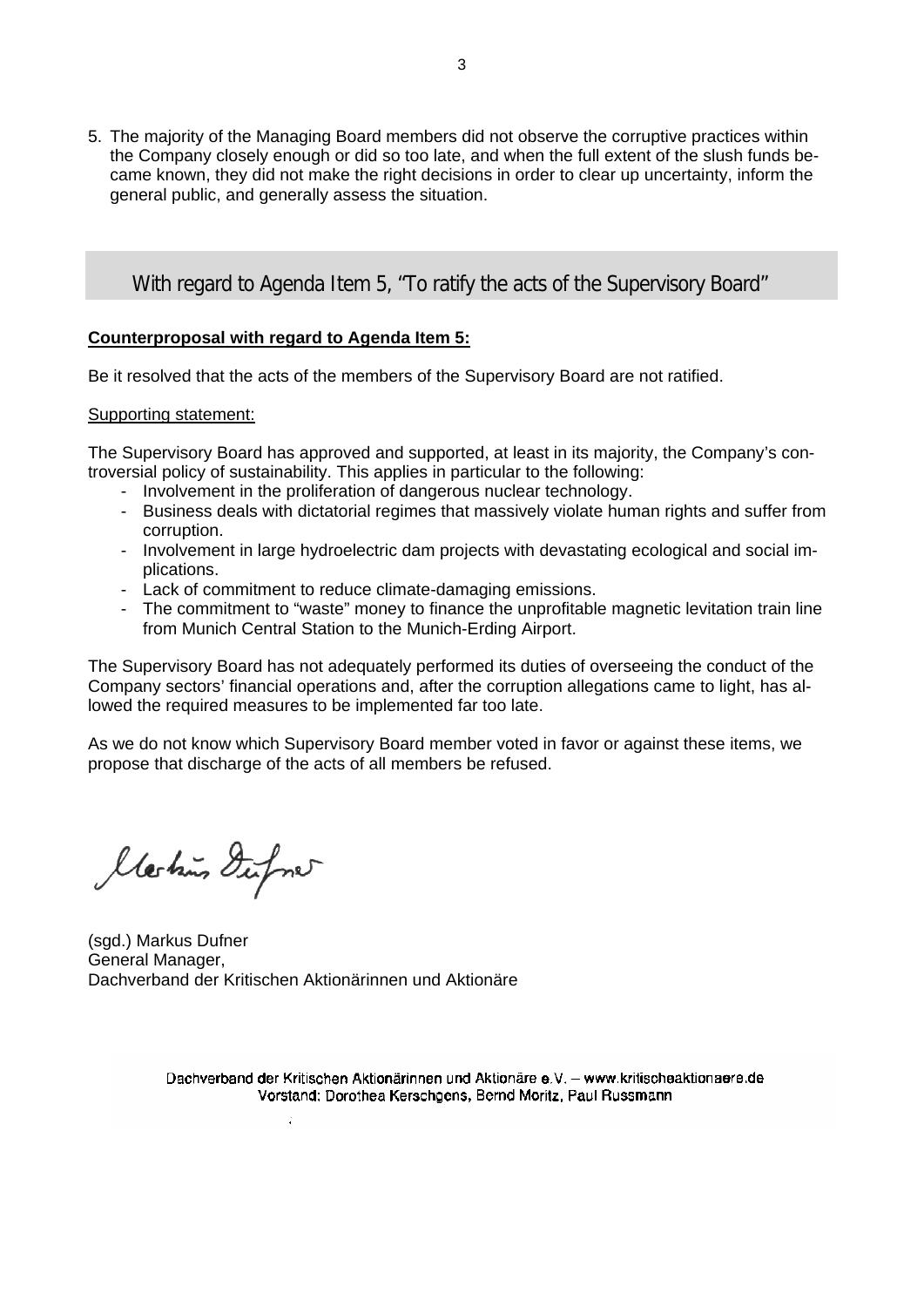# **Verbraucherzentrale für Kapitalanleger e.V., Berlin, has submitted the following shareholder proposals:**

**VzfK e.V.** 

Verbraucherzentrale für Kapitalanleger e.V.

Hiddenseer Straße 9 10437 Berlin

### **Counterproposals submitted by Verbraucherzentrale für Kapitalanleger e.V. (www.vzfk.de), Berlin, to be voted on at the Annual Shareholders' Meeting of Siemens AG on January 24, 2008 in Munich**

With regard to Agenda Item 4, "To ratify the acts of the Managing Board"

With regard to Agenda Item 5, "To ratify the acts of the Supervisory Board"

| <b>Agenda Item 4</b> | ("To ratify the acts of the Managing Board")    |
|----------------------|-------------------------------------------------|
| <b>Agenda Item 5</b> | ("To ratify the acts of the Supervisory Board") |

**Counterproposal:** Be it resolved that the acts of the Managing Board (Agenda Item 4) and the Supervisory Board (Agenda Item 5) are not ratified. **Supporting statement:** In an interview as early as March 1992 with the magazine "*Der Spiegel*," Dr. von Pierer assured that Siemens would no longer pay out money in order to secure new orders. In the course of the last year, however, it has become quite clear that this statement was not translated into the required action. Therefore, from the shareholders' and employees' viewpoint the question arises as to whether Siemens can be competitive in the world markets without such payments. Both the Managing and the Supervisory Board have been familiar with these problems for more than fifteen years. In spite of this fact, however, it

seems that Siemens is still not yet in a position to compete in the world markets exclusively on the basis of the quality of its products. Therefore, the acts of the Managing and Supervisory Boards should not be ratified.

**X** With regard to Agenda Item 6, "To ratify the appointment of independent auditors"

**Agenda Item 6 ("To ratify the appointment of independent auditors for the audit of the Annual and Consolidated Financial Statements and for the review of the Interim Financial Statements")**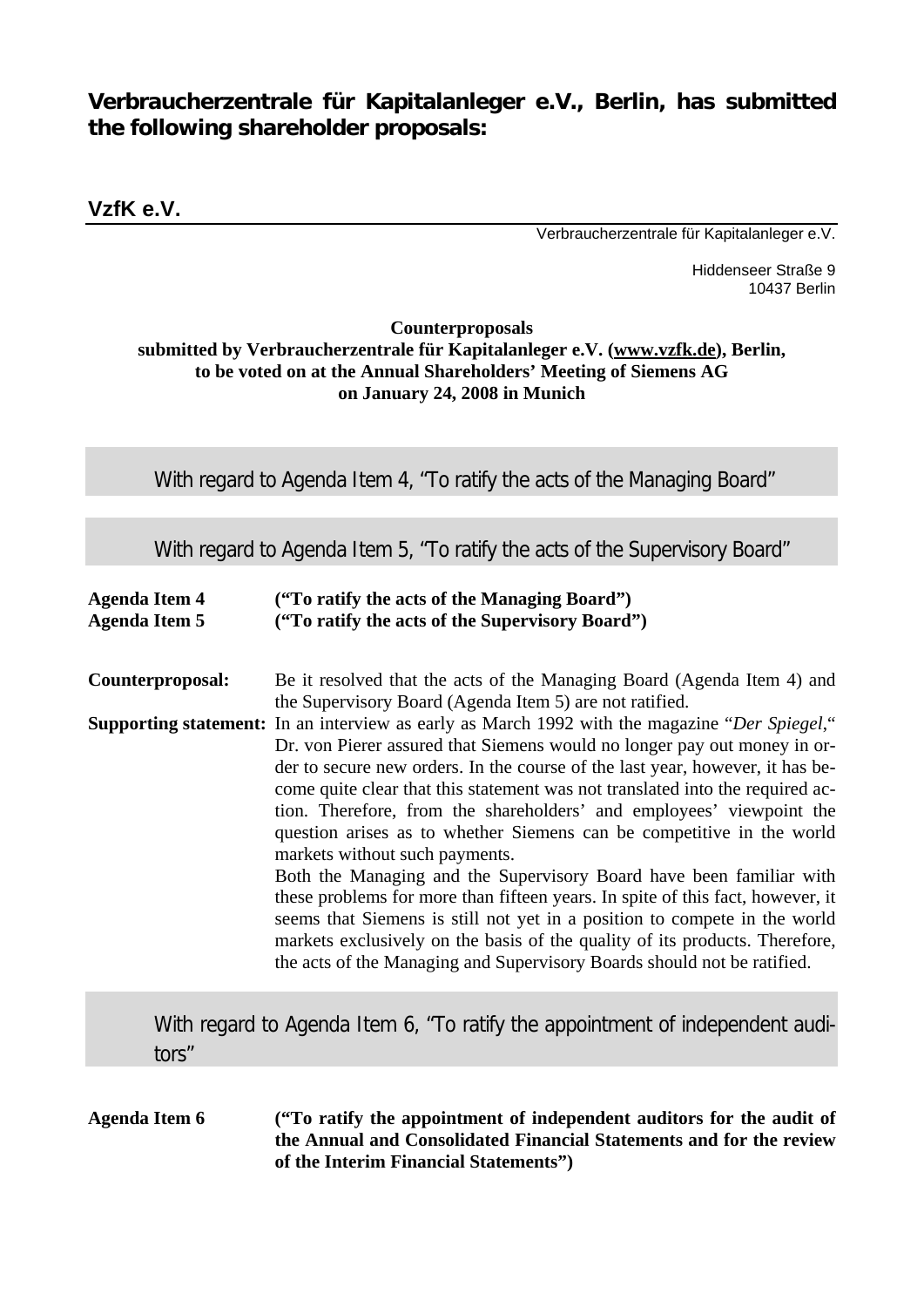**Counterproposal:** Be it resolved that the appointment of Wirtschaftsprüfungsgesellschaft KPMG Deutsche Treuhand-Gesellschaft Aktiengesellschaft Wirtschaftsprüfungsgesellschaft, Berlin, is not ratified.

**Supporting statement:** Both the legislator and the legal community grant certified public accountants and independent auditors a high degree of competence and responsibility. It is thus not acceptable that over the last decades the Company's external auditors should not have noticed that Siemens was almost forced to pay for orders on several markets. Moreover, it cannot be accepted that definite and concrete suspicious cases were not pursued with the required commitment and perseverance. An example in this connection is the Special Report entitled "Opera" which, obviously at the instigation of the Compliance department in 2006, was left uncompleted. It has become clear in recent years that the external auditors either did not

exercise due professional care in performing audit work or failed to meet their obligation to report deficiencies. Therefore, the independent auditors should not be reelected.

Verbraucherzentrale für Kapitalanleger e.V. (VzfK) Phone: +49 (0)30 39 50 94 28, Fax: +49 (0)30 39 50 94 29, E-mail: info@vzfk.de Association Register No. 24852 Nz (AG Charlottenburg) Chairman: Dr. Martin Weimann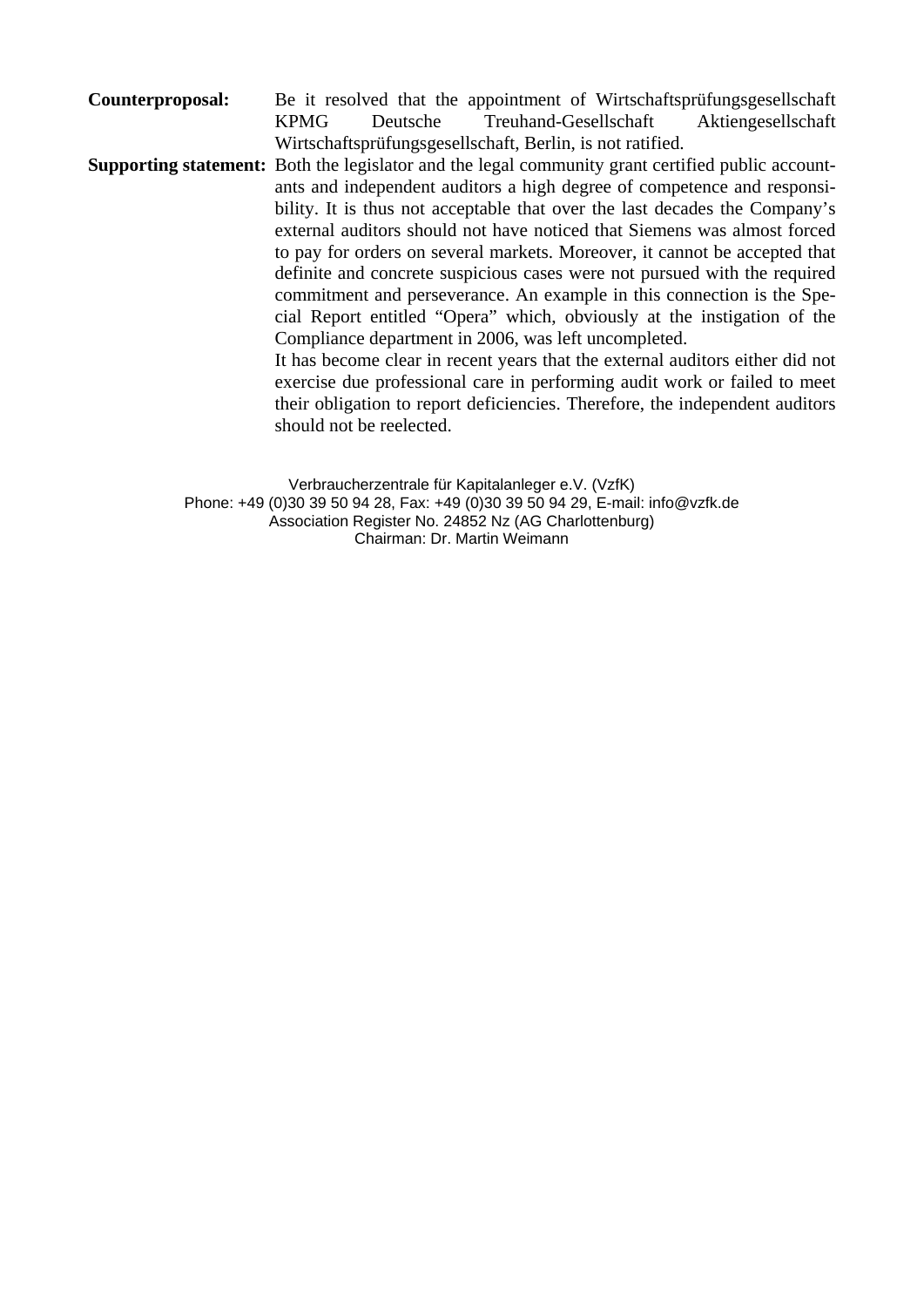## **Peter Ruwe, Bonn, has submitted the following shareholder proposal:**

Dipl.Kfm. Peter Ruwe Winterstr. 59 53177 Bonn

Siemens Aktiengesellschaft Corporate Finance Treasury Investor Relations (CF T 3) Wittelsbacherplatz 2 80333 Munich

By telefax: +49 89 636 3 33 66 + 49 89 636 3 28 30

Bonn, January 9, 2008

#### **Proposal to be voted on at the Annual Shareholders' Meeting of Siemens AG on January 24, 2008**

Ladies and Gentlemen:

At the Annual Shareholders' Meeting of Siemens AG on January 24, 2008, I will present the following proposal with regard to Agenda Item 4 and request the shareholders present at the meeting to support my proposal:

### With regard to Agenda Item 4, "To ratify the acts of the Managing Board"

Be it resolved that the acts of Managing Board member Prof. Dr.-Ing. Erich R. Reinhardt are not ratified.

#### **Supporting statement:**

I am a cofounder and member of the supervisory board of *focus hören AG*. At the Annual Shareholders' Meeting of Siemens AG on January 24, 2007, several questions were raised as to the relationship between Siemens AG and *focus hören AG* which, in my opinion, the Managing Board answered predominantly wrong, presumably wrong or by deliberately obscuring the facts.

Background: *focus hören AG* markets hearing instruments. The enterprise has emerged as a competitor to established companies, most of them good Siemens customers. The market for hearing aids is considered to be extremely profitable and mainly already distributed. Due to some dubious practices, the market is sometimes viewed critically by consumers, the Cartel Office and government authorities. Siemens Audiologische Technik GmbH, on its part, is a leading supplier in this market. Since its foundation, *focus hören AG* and its employees have been exposed to multiple legal and other impediments, ranging from supplier boycotts to reputation defamation to inundating the enterprise with lawsuits.

In my opinion, Siemens was unfortunately a party in targeted legal and other impediments.

At last year's Annual Shareholders' Meeting, the Managing Board answered the following questions, to my knowledge, either wrong, predominantly wrong or by deliberately distorting the truth:

#### **Question:**

Is it true that the Management of Siemens Audiologische Technik GmbH (SAT), accompanied by members of the legal department of the Med Group, received a Mr. Christ, presumably in 2005 ? Is it true that on this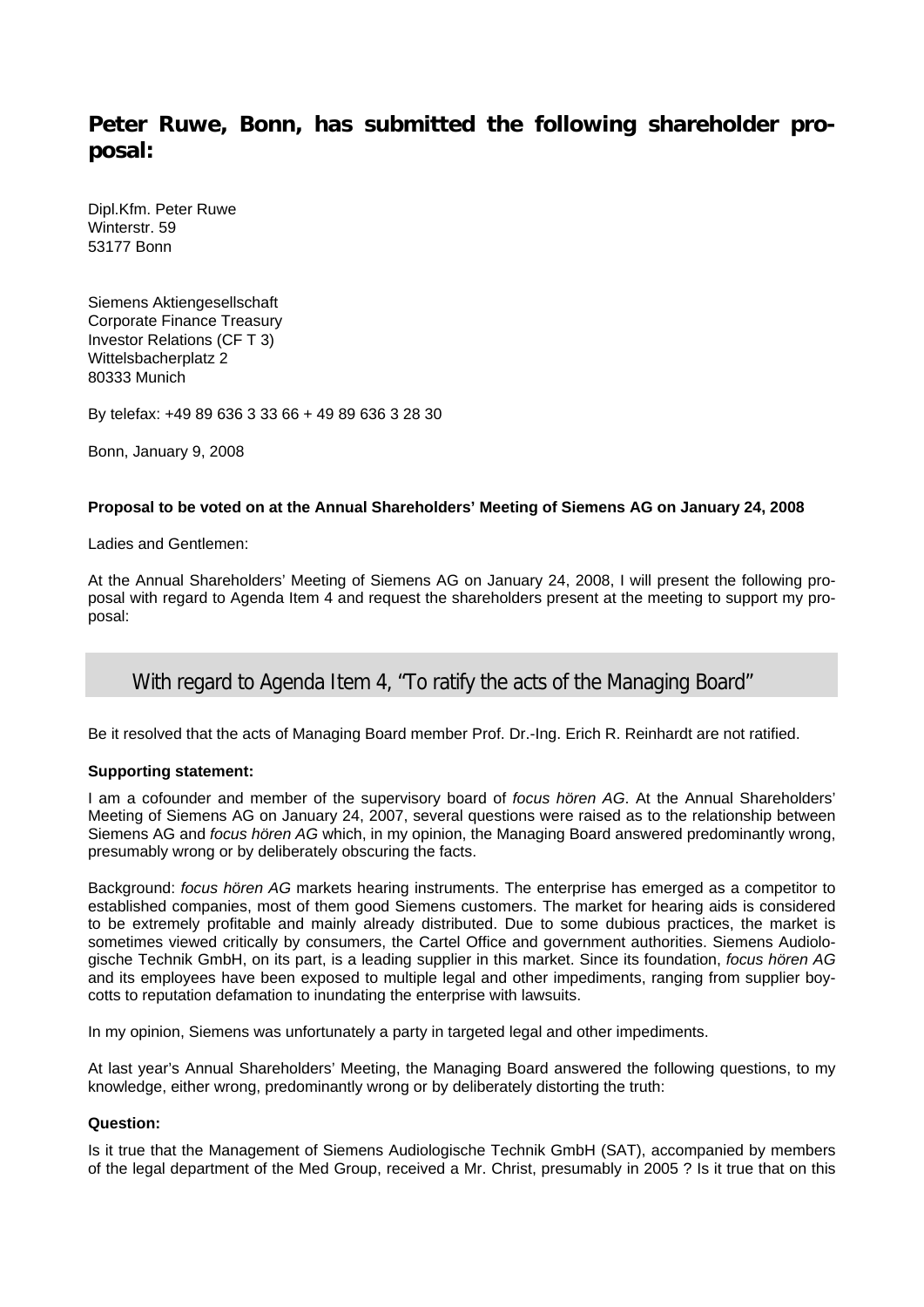occasion Mr. Christ submitted a business proposal that was intended to be detrimental to *focus hören AG* in that Mr. Christ proposed that he would acquire stock of *focus hören AG* ?

In its response, the Managing Board denied that meetings with Mr. Christ had taken place. This answer is most probably untrue. To my knowledge, there are nonetheless good connection with Siemens. In the context of legal proceedings before the Bonn District Court, Mr. Christ admitted that he met several times with a lawyer from the LS Med Legal Services department of Siemens AG.

#### **Question:**

It is true that (…) an employee of SAT phoned a woman shareholder of *focus hören AG* requesting her to sell her shares in *focus hören AG* and putting pressure on her by telling her that her husband, who at the time was working at Siemens SBS, might lose his job ?

In its response, the Managing Board denied that any SAT employee ever tried to persuade a shareholder of *focus hören AG* to sell his or her shares. It is a fact, however, that a woman shareholder, according to her own statement, was pressed by an employee of SAT to dispose of her shares in *focus hören AG*. Otherwise her husband would lose his job with Siemens SBS.

#### **Question:**

It is true that SAT and Siemens AG tried to induce a Danish supplier of *focus hören AG* to stop supplying *focus hören AG* with Siemens hearing aids in order to prevent reimports within Europe ?

The Managing Board denied that such an event occurred. This response is false. The document, which may be accessed at www.optipoint.com/siemens/dok6.htm, proves that a presupplier of *focus hören AG* was indeed put under massive pressure by Siemens to stop selling hearing aids to *focus hören AG*. Only after TV channel ARD reported on the affair did Siemens pretend to give in.

The list could be continued. It appears to me that the Med Group has not yet broken with its past practices and is far from clearing up the murk. In my view, the responsibility rests with Prof. Dr.-Ing. Reinhardt. His acts as a member of the Managing Board are not to be ratified.

Sincerely,

**Peter** 53177 Bonn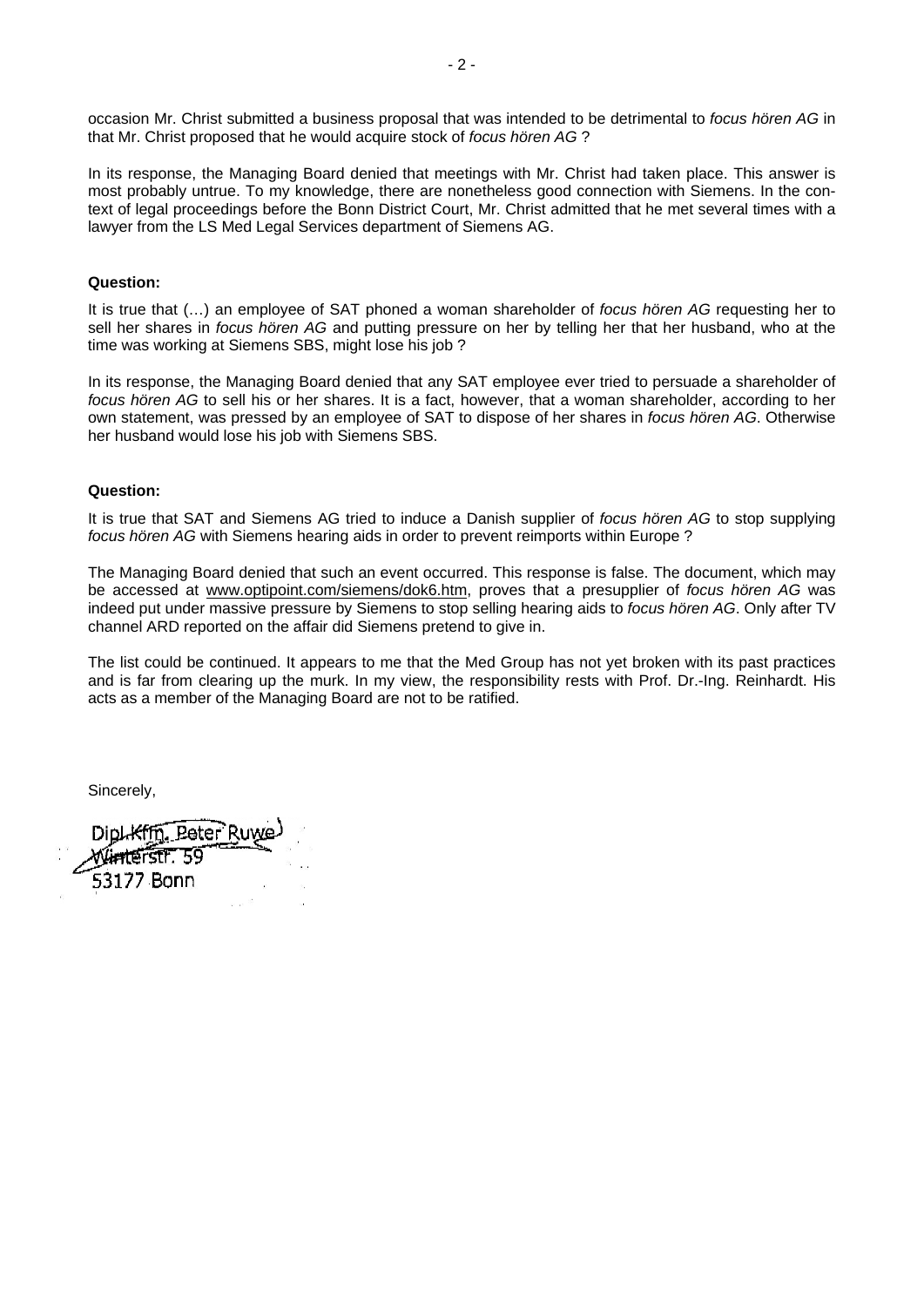## **Schutzgemeinschaft der Kapitalanleger e.V., Munich, has submitted the following shareholder proposals:**

Schutzgemeinschaft der Kapitalanleger e.V.

– Die Aktionärsvereinigung –

SdK e.V. ● Maximilianstrasse. 8 ● 80539 Munich

Siemens Aktiengesellschaft Corporate Finance Investor Relations (CF IR) Wittelsbacherplatz 2 80333 Munich

Initially by telefax: 089 636 32830

Munich, January 9, 2008

#### **Counterproposals to be voted on at the Annual Shareholders' Meeting of Siemens AG on January 24, 2008 in Munich**

Ladies and Gentlemen:

At the Annual Shareholders' Meeting of Siemens AG to be held on January 24, 2008, the *Schutzgemeinschaft der Kapitalanleger e.V. (SdK)*, as a shareholder of the Company, will present the following counterproposals with reference to § 126 of the German Stock Corporation Act (AktG) and request the shareholders present at the meeting to support our proposals.

### With regard to Agenda Item 4, "To ratify the acts of the Managing Board"

#### **Counterproposal with regard to Agenda Item 4 "To ratify the acts of the Managing Board"**

SdK appreciates that voting on the ratification of the acts of the Managing Board members is to be carried out for each member individually. SdK will only ratify the acts of Mr. Löscher, Mr. Kaeser and Dr. Hiesinger. Ratification of the acts of all other Managing Board members is to be refused.

#### **Supporting statement:**

Unfortunately, Siemens has attracted attention primarily as a result of the corruption cases during the past year.

The exact amount of the damage cannot yet be ascertained, but is currently estimated at approximately €1.4 billion.

SdK attaches great importance to the fact that companies in which its members have ownership interests are operated and managed in compliance with the law. At Siemens, this has obviously not been the case.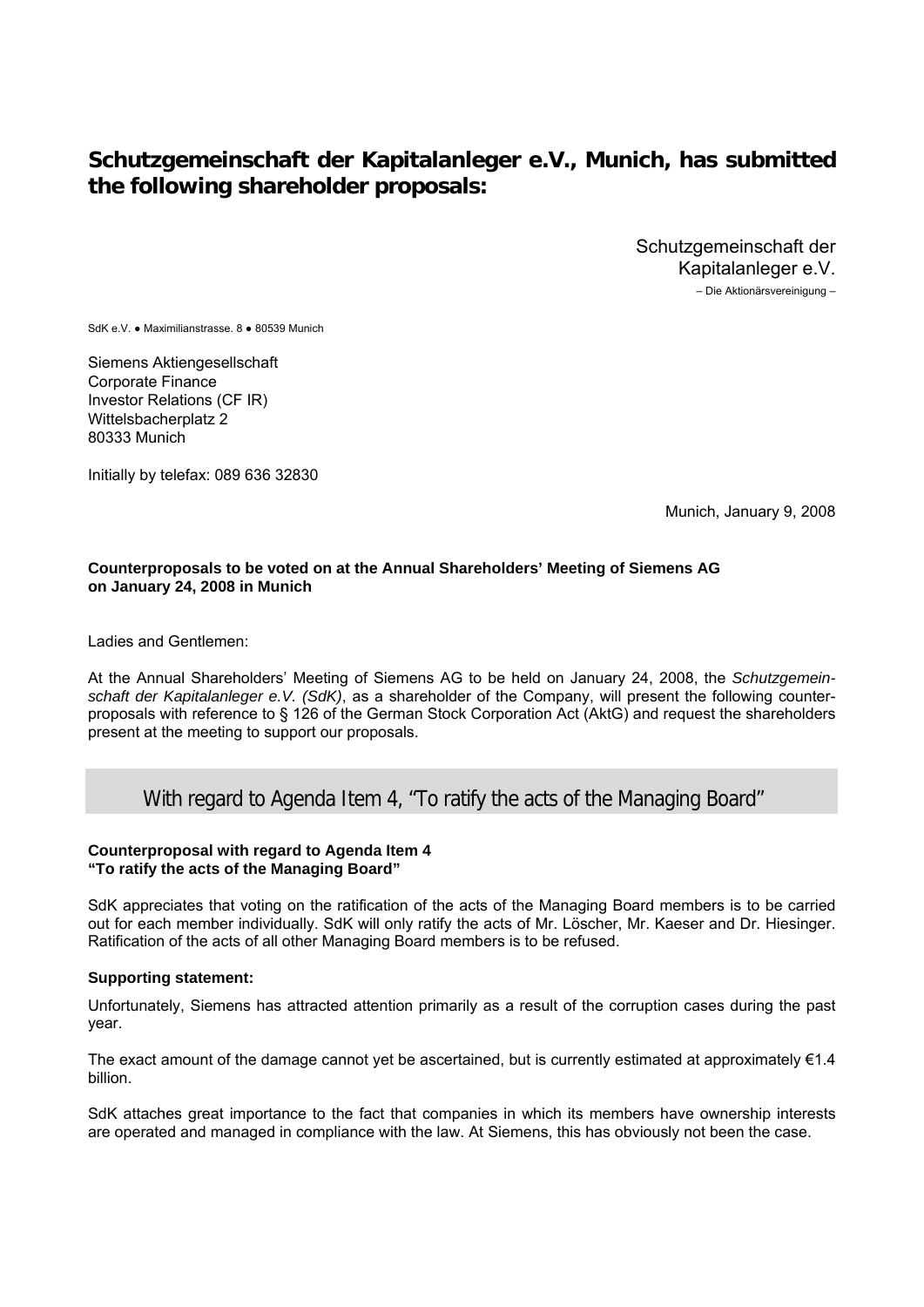Although it cannot be determined at this time which of the Managing Board members are to be held responsible for this corruption system and to what degree, it is inconceivable to SdK that the Managing Board has performed its duties with a view to curb corruption. Obviously, the then-existing system of corruption prevention (provided there was one) did not suffice to prevent corruption which, as we now know, has assumed serious proportions.

Therefore, SdK cannot express its confidence in the long-standing members of the Managing Board.

SdK will refuse to ratify the acts of these Managing Board members.

With regard to Mr. Löscher, Dr. Hiesinger and Mr. Kaeser, SdK does not hold them responsible for what happened in the past and will ratify the acts of these members.

SdK cannot at all understand why ratification of the acts of Prof. Feldmayer is only to be postponed. The charges brought against him are so exceedingly grave that the manner in which he discharged the duties of his office in fiscal year 2007 cannot be approved. Therefore, SdK will vote against the postponement.

### With regard to Agenda Item 5, "To ratify the acts of the Supervisory Board"

#### **Counterproposal with regard to Agenda Item 5 "To ratify the acts of the Supervisory Board"**

SdK appreciates that voting on the ratification of the acts of the Supervisory Board members is likewise to be carried out for each member individually.

SdK proposes that ratification of the acts of the members of the Supervisory Board, with the exception of those members who joined the Supervisory Board in 2007, be refused.

#### **Supporting statement:**

Systematic corruption obviously practised by Siemens as a means of keeping abreast of competition, which came to light in fiscal year 2007, has been illegal in Germany since the legal situation changed in 1998/99 and 33 other countries and also worldwide as a result of the statement filed with the SEC in 2001.

During the period from 1999 to 2006, the media were full of reports on corruption allegations and verdicts against Siemens companies or their employees. Moreover, as a result of investigations by Italian authorities which began in 2005, it became known that suspicious payments had been made from Munich sources to Switzerland and Liechtenstein. Although the Supervisory Board was aware of, or should have been aware of, these occurrences, it obviously did not seize the opportunity to discuss the subject of corruption, to question the Managing Board on the subject, and to arrange for a change in compliance. Therefore, the Supervisory Board failed to meet its control function.

Consequently, the acts of the Supervisory Board cannot be ratified.

In this connection, shareholders cannot understand at all that Supervisory Board compensation has increased by 60%, although the Supervisory Board did not prevent damage to the Company amounting to over €1 billion. The main reason for this is the increase in the short-term compensation component based on the Company's annual net income. This component has reached 41% of the total compensation this year, an annual percentage that was only possible because no provisions were included in the financial statements for the penalty from the SEC that, in SdK's view, must expected with certainty. SdK therefore calls upon the Supervisory Board members to waive at least that part of their compensation which is based on the shortterm compensation component.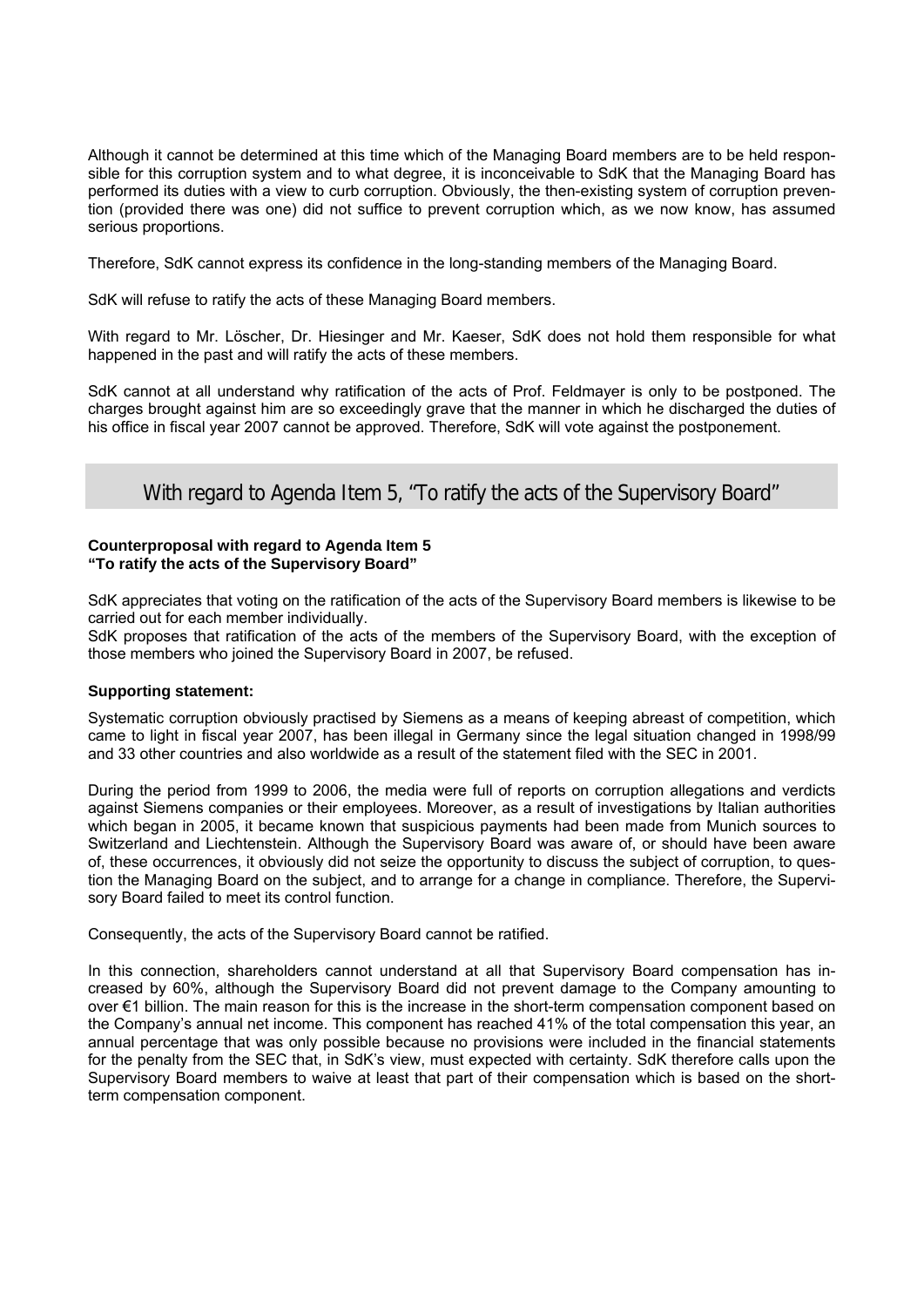As seen from today's perspective, Sdk expects that civil sanctions will be brought against the persons responsible for the corruption in order to recover damages. This is the Supervisory Board's obligation. If the Supervisory Board does not meet this obligation, SdK reserves the right to adopt suitable measures at the next Annual Shareholders' Meeting in order to ensure that appropriate action is taken also by the Company against those responsible.

We ask you to handle the above counterproposals in accordance with § 126 of the German Stock Corporation Act (AktG) and, in particular, make them available to the other shareholders. The supporting statements do not contain more than 5,000 characters and are in line with the legal requirements of § 126 of the AktG.

Sincerely,

SdK - Schutzgemeinschaft der Kapitalanlager e.V.

la Petersen

Board Member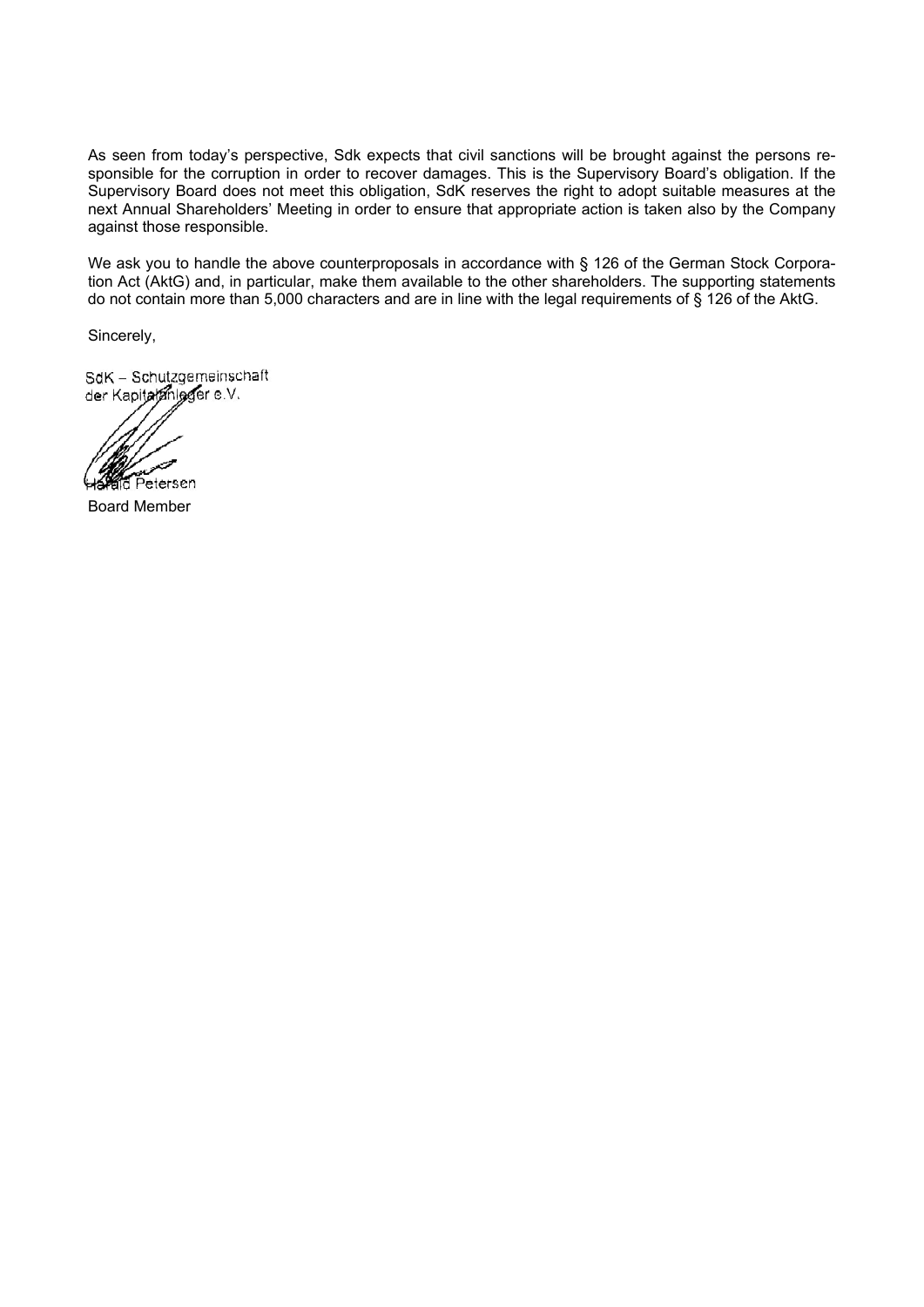# **Paul Kießling, Crailsheim, has submitted the following shareholder nomination:**

| From:  | Gerald Frank                     |
|--------|----------------------------------|
| Sent:  | Wednesday, January 9, 2008 23:01 |
| To:    | HV 2008                          |
| $Cc$ : | <b>Gerald Frank</b>              |
| Re:    | Proposal on Agenda Item 9        |

Shareholder Paul Kießling Am Wiesenbach 41 74564 Crailsheim



**G** With regard to Agenda Item 9, "To consider and vote upon a resolution on new elections to the Supervisory Board"

Counterproposal with regard to Agenda Item 9 to be voted on at the Annual Shareholders' Meeting on January 24, 2008

Here: Counterproposal against Lord lain Vallance of Tummel

I hereby propose that Mr. Gerald Karl-Heinz Frank be nominated as a candidate for a position on the Supervisory Board.

Applicant: Consulting Economist / Business Consultant Gerald Karl-Heinz Frank Am Wiesenbach 48 74564 Crailsheim

Statement supporting my nomination:

The new beginning initiated by the Managing Board with regard to the corporate bodies of Siemens AG and the enlightenment dogmas yet to be expected have caused me to make this proposal.

Due to his long-standing experience in the tax and economic consulting fields, as a tax consultant, a memberrepresentative with the largest German income tax assistance union, and as a management consultant, Mr. Frank, born on June 18, 1954, is uniquely qualified to supervise the managing board of a stock corporation.

Mr. Frank is not a member of any other legally mandated supervisory board and thus absolutely independent in discharging his duties as a supervisory board member.

I ask you to make my proposal generally available on your Internet website in accordance with § 126 of the German Stock Corporation Act (AktG).

Should it turn out to be impossible to fulfill my request for technical-legal reasons or on formal-juridical grounds, please inform me by e-mail immediately.

In the event that he is elected, the candidate's written notification of acceptance will be readily available.

(sgd.) Paul Kießling **Shareholder** 

sig. gerald.frank@t-online.de Am Wiesenbach 4 74564 Crailsheim Baden-Württemberg